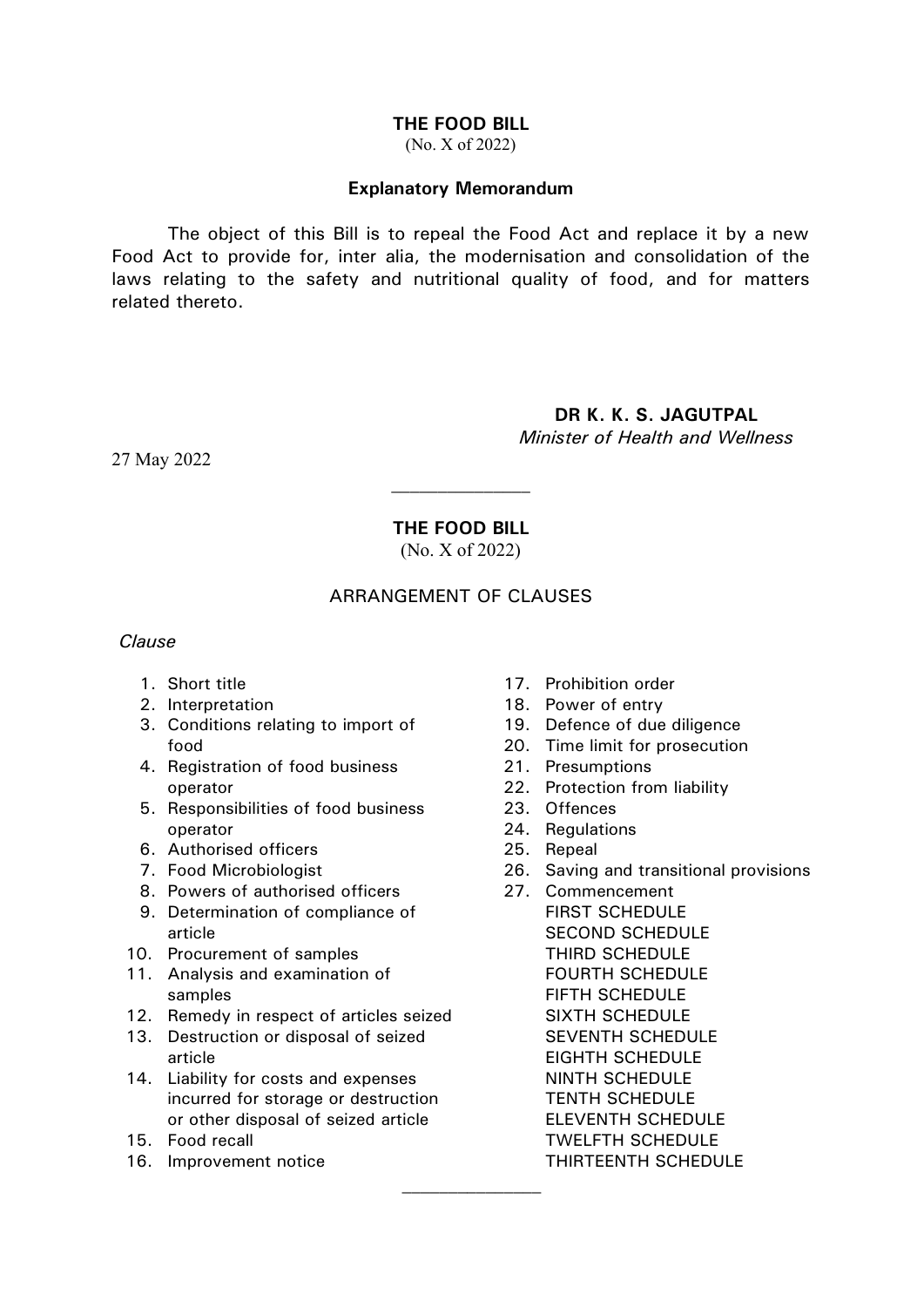## **A BILL**

#### **To provide for the modernisation and consolidation of the laws relating to the safety and nutritional quality of food, and for matters related thereto**

ENACTED by the Parliament of Mauritius, as follows –

#### **1. Short title**

This Act may be cited as the Food Act 2022.

#### **2. Interpretation**

In this  $Act -$ 

"advertisement" includes any representation, by any means, for the purpose of promoting, in any manner, the sale of food;

"analysis" includes a chemical analysis;

"animal" includes any quadruped or bird, either domesticated or not, and fish, which is normally used for human consumption;

"appliance" includes any utensil, machinery, instrument or apparatus used, or intended to be used in, or for the purpose of making, preparing, keeping, selling or supplying, of any food;

"article" includes –

- (a) any food;
- (b) any appliance;
- (c) any package;
- (d) any contact material;
- (e) any labelling or advertising material used, or capable of being used, in, or in connection with, the sale of any food;

"authorised officer" means an officer designated as such under section 6;

"business" includes undertaking a canteen, a club, a school, a hospital, or an institution, whether carried on for profit, or otherwise;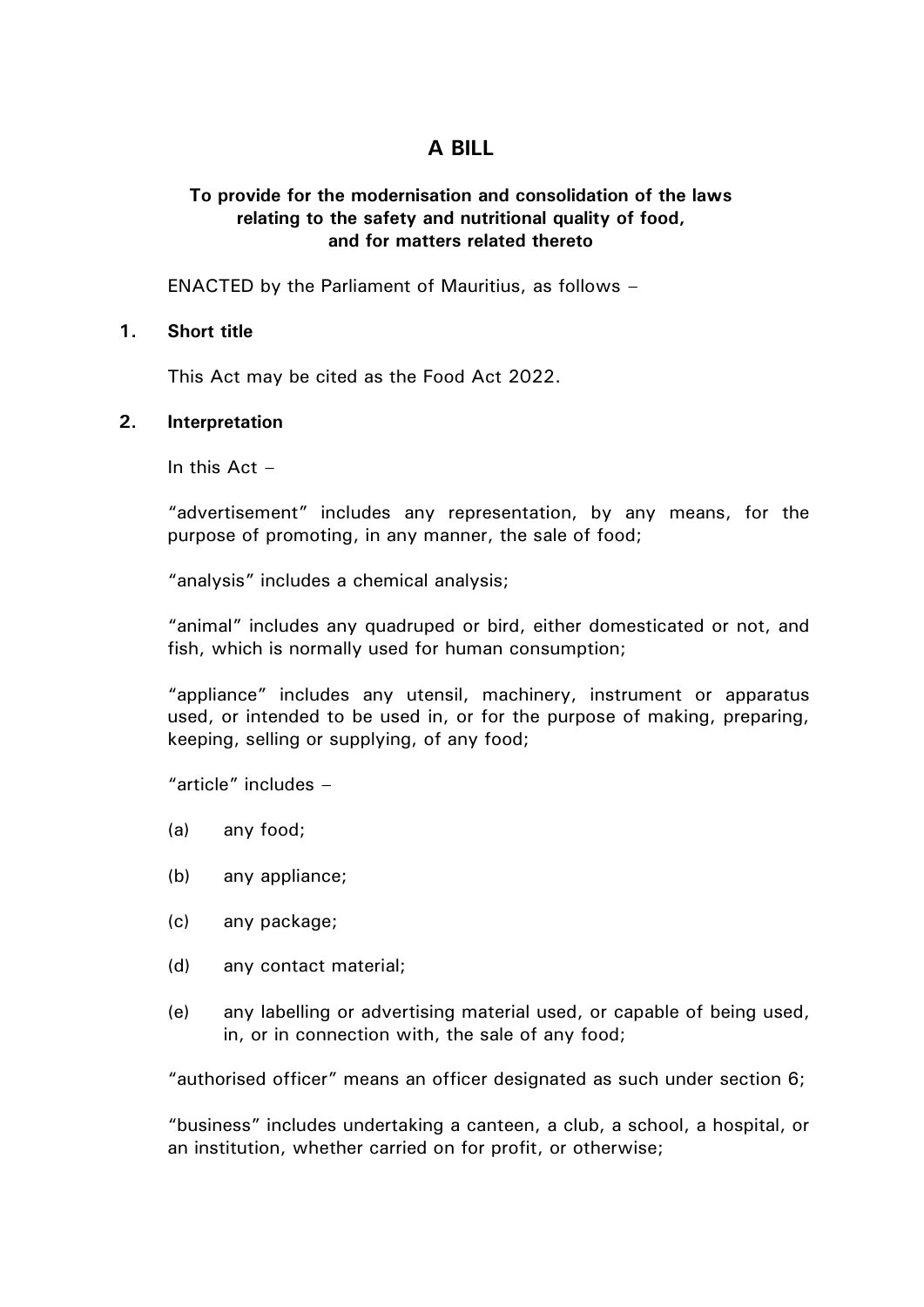"component" means any substance which forms part of an ingredient;

"contact material" means any thing which is intended to come into contact with food;

"container" –

- (a) means a package or receptacle of any kind, whether open or closed; and
- (b) includes a wrapper;

"entertainment" includes a social or any other form of gathering, amusement, festival, exhibition, performance, game, competition, fancyfair, sport or trial of skill;

"examination" means any physical or microbiological test;

"extraneous matter" –

- (a) means any foreign matter in any article associated with objectionable conditions or practices in the production, storage or distribution; and
- (b) includes
	- (i) any filth or decomposed material; or
	- (ii) any miscellaneous matter such as sand, soil, glass, rust or any other foreign substance;

"filth" includes any objectionable matter contributed by animal contamination of an article, including rodent, insect or bird matter, or any other objectionable matter contributed by insanitary conditions;

"fish"  $-$ 

- (a) means any edible aquatic animal; and
- (b) includes live shells, salted fish, dried fish, cooked fish, frozen fish, chilled fish, smoked fish and canned fish;

"food" –

- (a) means any substance meant for human consumption; and
- (b) includes –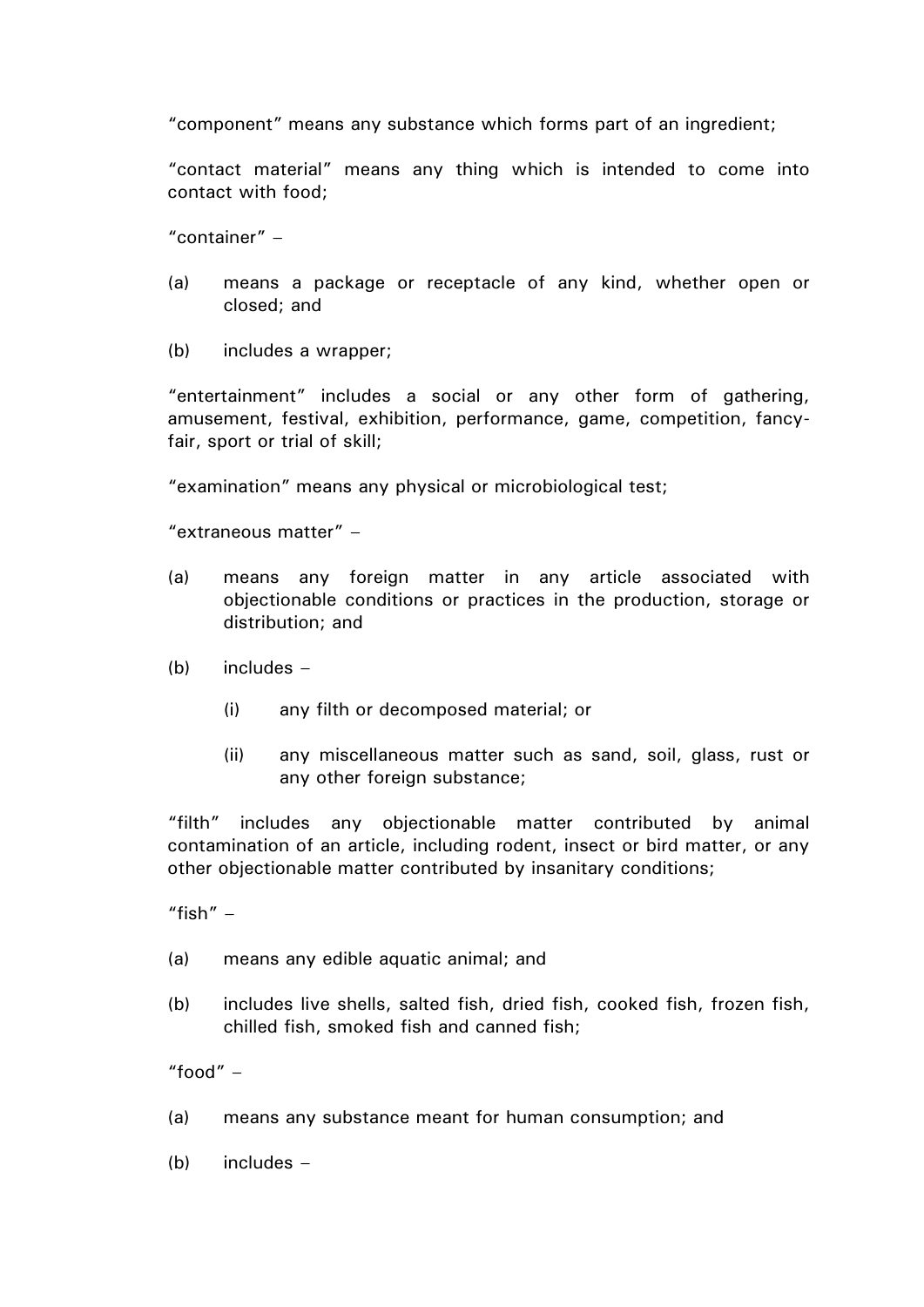- (i) drinks and bottled water;
- (ii) live shells;
- (iii) chewing gum and other products of similar nature and use; and
- (iv) substances used or intended for use as ingredients in the composition or preparation of food; but
- (c) does not include
	- (i) live animals;
	- (ii) plants prior to harvesting;
	- (iii) fodder or feed;
	- (iv) cosmetics;
	- (v) drugs or medicine as defined in the Pharmacy Act;
	- (vi) tobacco and tobacco products;
	- (vii) narcotic or psychotropic substances, and dangerous drugs as defined in the Dangerous Drugs Act; and
	- (viii) veterinary drugs for use in livestock feed;

"food business" means –

- (a) any undertaking, whether for profit or not and whether public or private, for the purpose of carrying any activity related to any stage of manufacture, processing, packaging, storage, transportation, import, distribution of food; and
- (b) includes food services, catering services or sale of food;

"food business operator" means a person who carries out or runs a business related to food; and

"Food Microbiologist" means an officer designated as such under section 7;

"Government Analyst" means an officer of the Ministry, who performs the analysis of any article;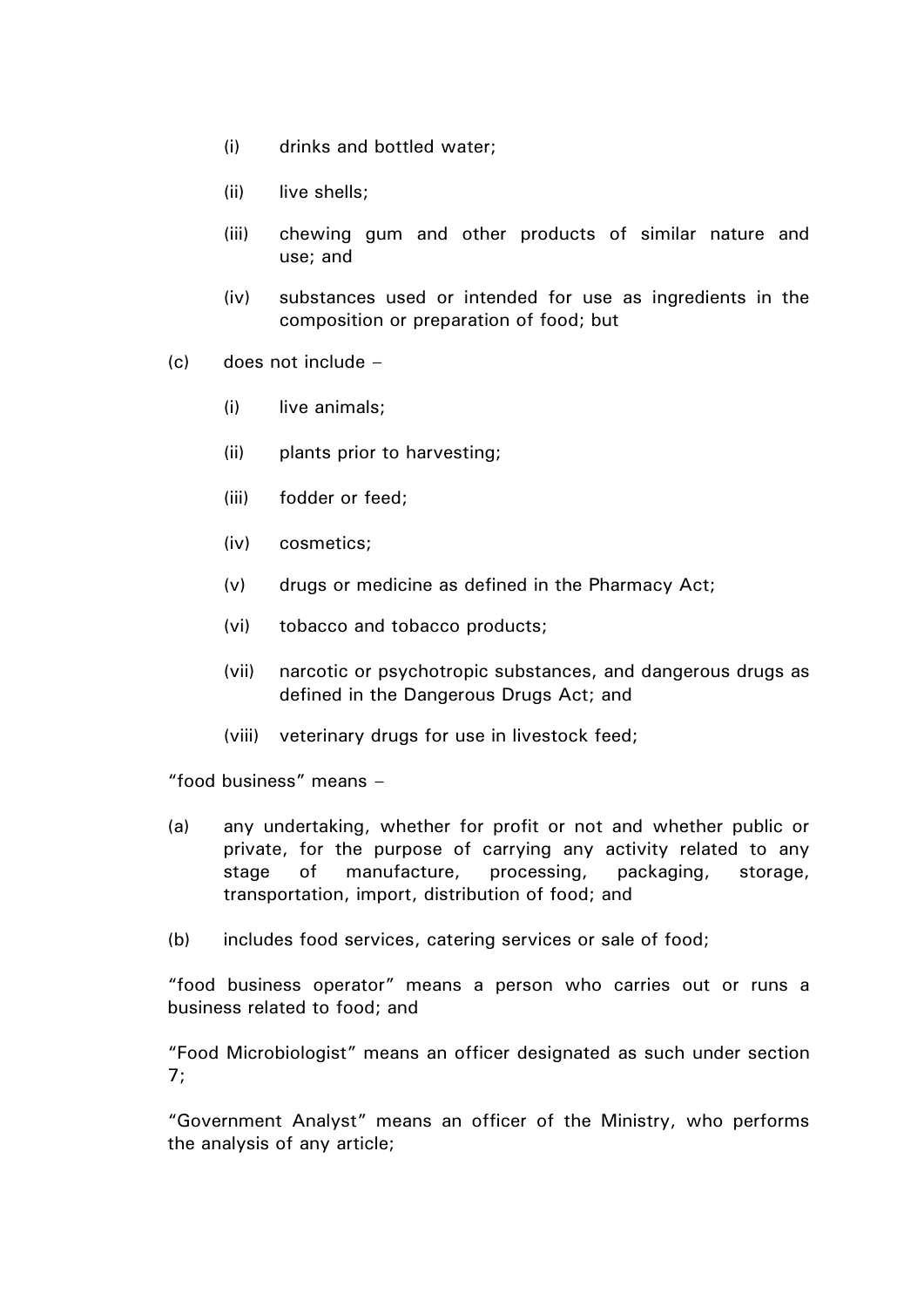"hazard" means a biological, chemical or physical agent in, or condition of food, which may have an adverse effect on the health of a person;

"import" has the same meaning as in the Customs Act;

"importer", in relation to any goods at the time of import, includes –

(a) the owner of the goods or his agent; or

(b) any other person for the time having possession of the goods;

"injurious to health" means causing any impairment, whether permanent or temporary, to the health of a human being;

"manufacture" means the process of converting, or any treatment for the conversion, of ingredients into food;

"manufacturer" means a person engaged in manufacturing any food for sale;

"Minister" means the Minister to whom responsibility for the subject of health is assigned;

"Ministry" means the Ministry responsible for the subject of health;

"novel food" means a food that –

- (a) does not have a history of being safe for human consumption; and
- (b) requires an assessment of its impact on human health;

"package" includes –

- (a) any basket, tray or receptacle of any kind, whether open or closed, in which food is packed; and
- (b) any other thing in which food is cased, covered, enclosed, contained, closed or otherwise packed in any way;

"physical examination" includes an organoleptic test;

"premises" –

(a) means any building or any other structure, permanent or otherwise, as the case may be, together with the land on which the building or other structure is situated and any adjoining land used in connection therewith; and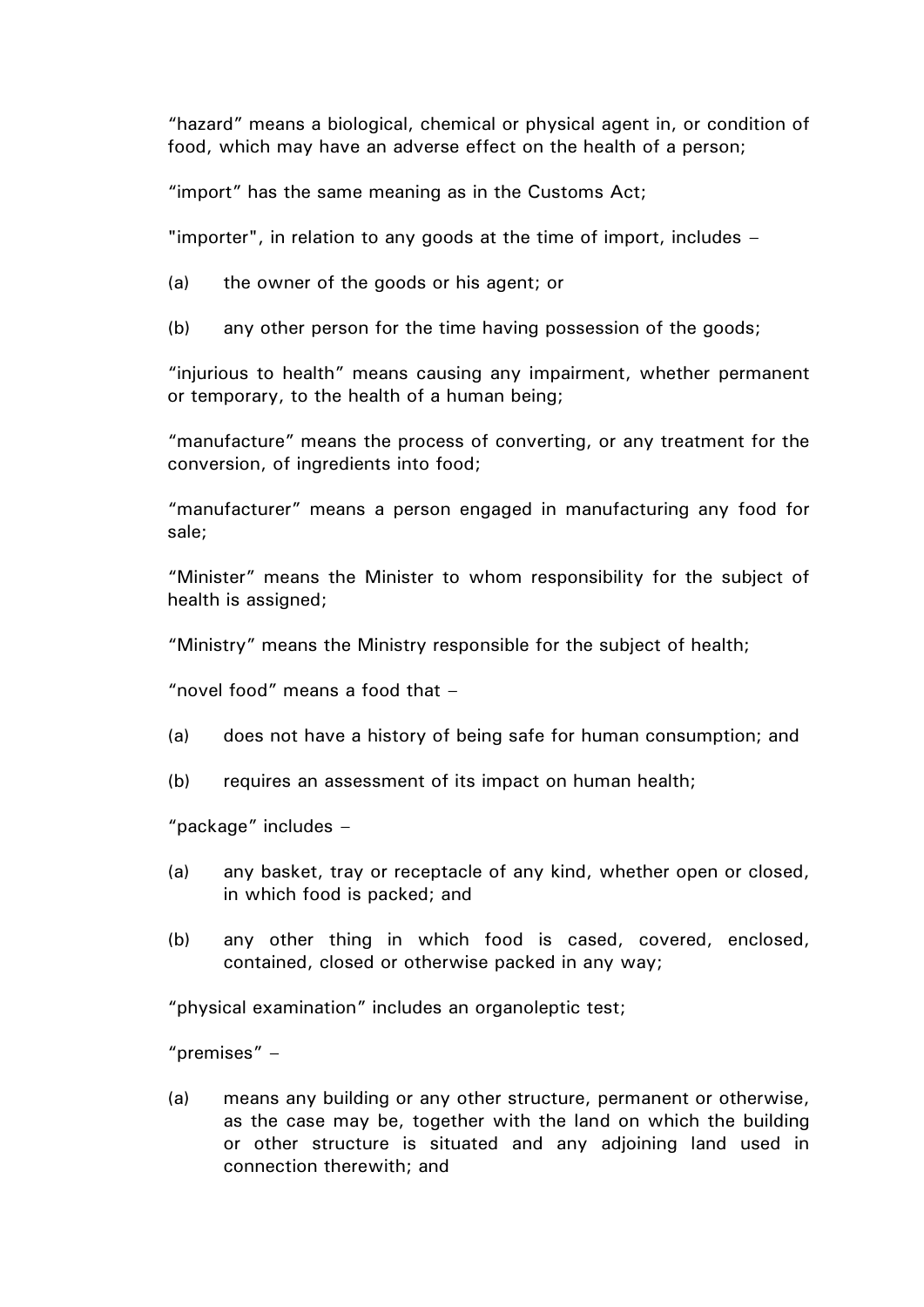(b) includes any vehicle, conveyance, ship, aircraft, floating craft, street, place, open space or place of public resort, bicycle, tricycle, any vehicle motorised or not, used for or in connection with the preparation, preservation, packaging, storage, conveyance, distribution or sale of any food;

"preparation", in relation to food, includes manufacturing, producing, processing and any other form of treatment;

"private food testing laboratory" means any private laboratory, accredited by the Mauritius Accreditation Service under the Mauritius Accreditation Service Act, to conduct analysis and examination of food;

"sale" includes the offering or giving away of food as a prize or reward –

- (a) in connection with any entertainment or advertisement; or
- (b) for the promotion of any trade or business, whether on payment of money or not;

"seal" includes the retention, in bulk, of any article, a sample of which has been taken for the analysis or examination, awaiting the results of any analysis or examination;

"sell" includes to –

- (a) pack, store, hawk, offer, keep, expose for sale, convey, deliver or prepare for sale;
- (b) dispose of for any consideration;
- (c) convey or deliver, supply for the purpose of the sale or disposal of food;

"supervising officer" means the supervising officer of the Ministry.

#### **3. Conditions relating to import of food**

No person shall import into Mauritius –

- (a) any unsafe, misbranded or sub-standard food, or food containing any extraneous matter;
- (b) any article of food which does not comply with this Act or any regulations made under this Act.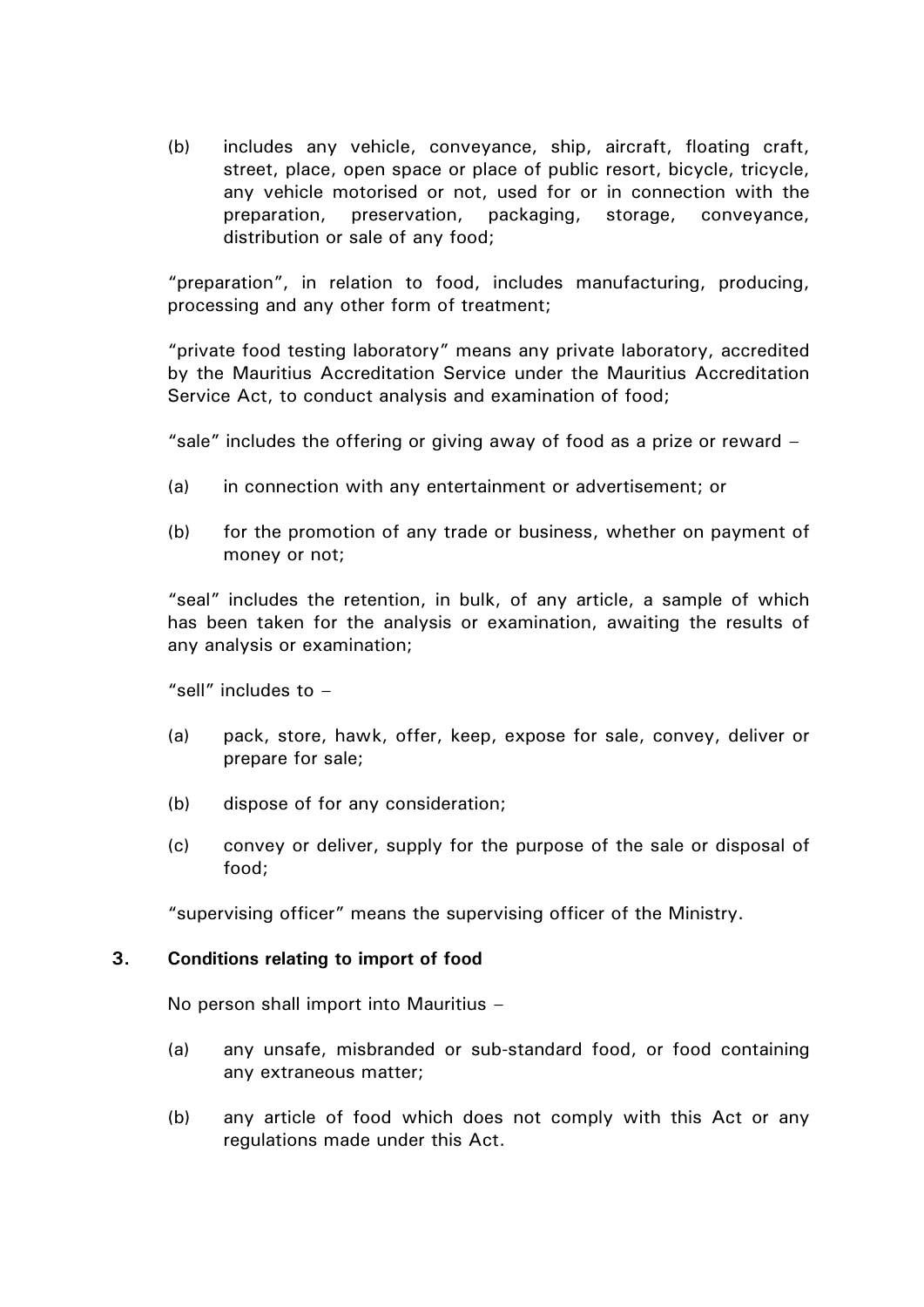#### **4. Registration of food business operator**

No person shall operate a food business unless he is registered under section 6 of the Business Registration Act.

#### **5. Responsibilities of food business operator**

(1) Every food business operator who produces, processes, imports, distributes or sells any food shall ensure that the food complies with such terms and conditions as the supervising officer may impose for the purpose of production, processing, import, distribution or sale, as the case may be.

(2) No food business operator shall manufacture, import, store, sell or distribute any food –

- (a) which is not safe for human health;
- (b) which
	- (i) is sub-standard, not branded or labelled properly;
	- (ii) does not comply with the terms and conditions imposed under subsection (1); or
	- (iii) contains extraneous substance;
- (c) in respect of which an authorisation, in writing, is required; or
- (d) which is prohibited.

(3) No food business operator shall employ any person whom he has reason to believe to be suffering from an infectious disease.

(4) Where a food business operator has reason to believe that a food which he has processed, manufactured, distributed or sold -

- (a) does not comply with this Act or regulations made thereunder; and
- (b) is not safe for consumption,

he shall forthwith –

(i) withdraw the food from the market;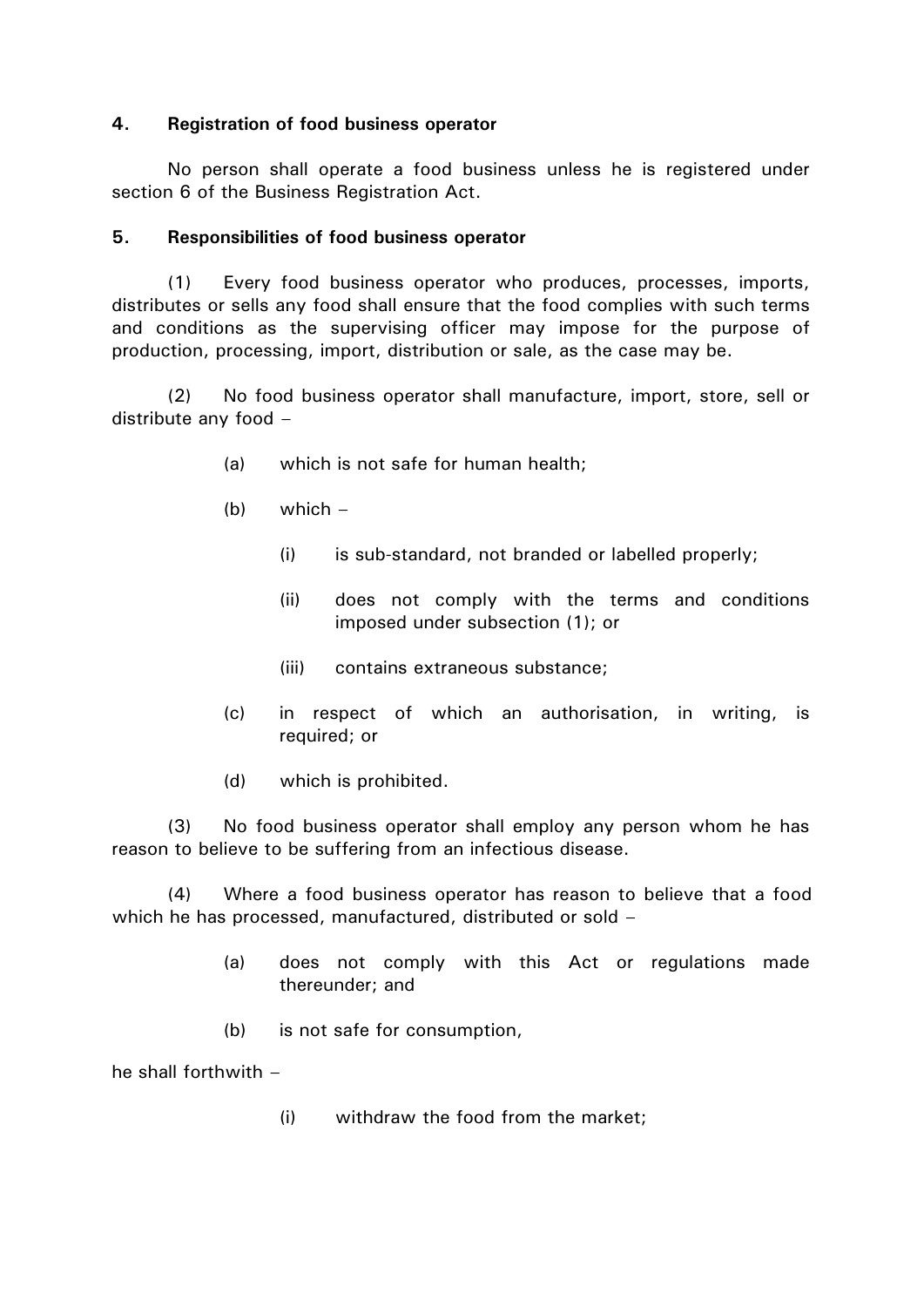- (ii) inform the Ministry and the public of the reason for such withdrawal; and
- (iii) inform the competent authorities accordingly.

(5) Any food under subsection (4)(a) shall be withdrawn in such manner as may be prescribed.

#### **6. Authorised officers**

(1) For the purposes of this Act, the supervising officer shall designate such officers of the Ministry as may be required to be authorised officers.

(2) Every authorised officer shall be issued with a certificate of authorisation in the form set out in the First Schedule.

#### **7. Food Microbiologist**

(1) For the purposes of this Act, the supervising officer shall designate qualified public officers of the Ministry as of Food Microbiologist.

(2) Every Food Microbiologist shall be issued with a certificate of authorisation in the form set out in the Second Schedule.

#### **8. Powers of authorised officers**

- (1) An authorised officer may, at any time
	- (a) on production of a certificate of authorisation issued under section 6 –
		- (i) enter any premises, where he has reason to believe that any article is prepared, packaged, stored, conveyed, distributed or sold;
		- (ii) examine any article that he has reason to believe is used, or capable of being used, for the preparation, packaging, storing, conveying, distribution or sale of any food; and
		- (iii) take samples of the article for analysis or examination;
	- (b) make such investigation and enquiry as may be necessary to ascertain whether the provisions of this Act are being complied with;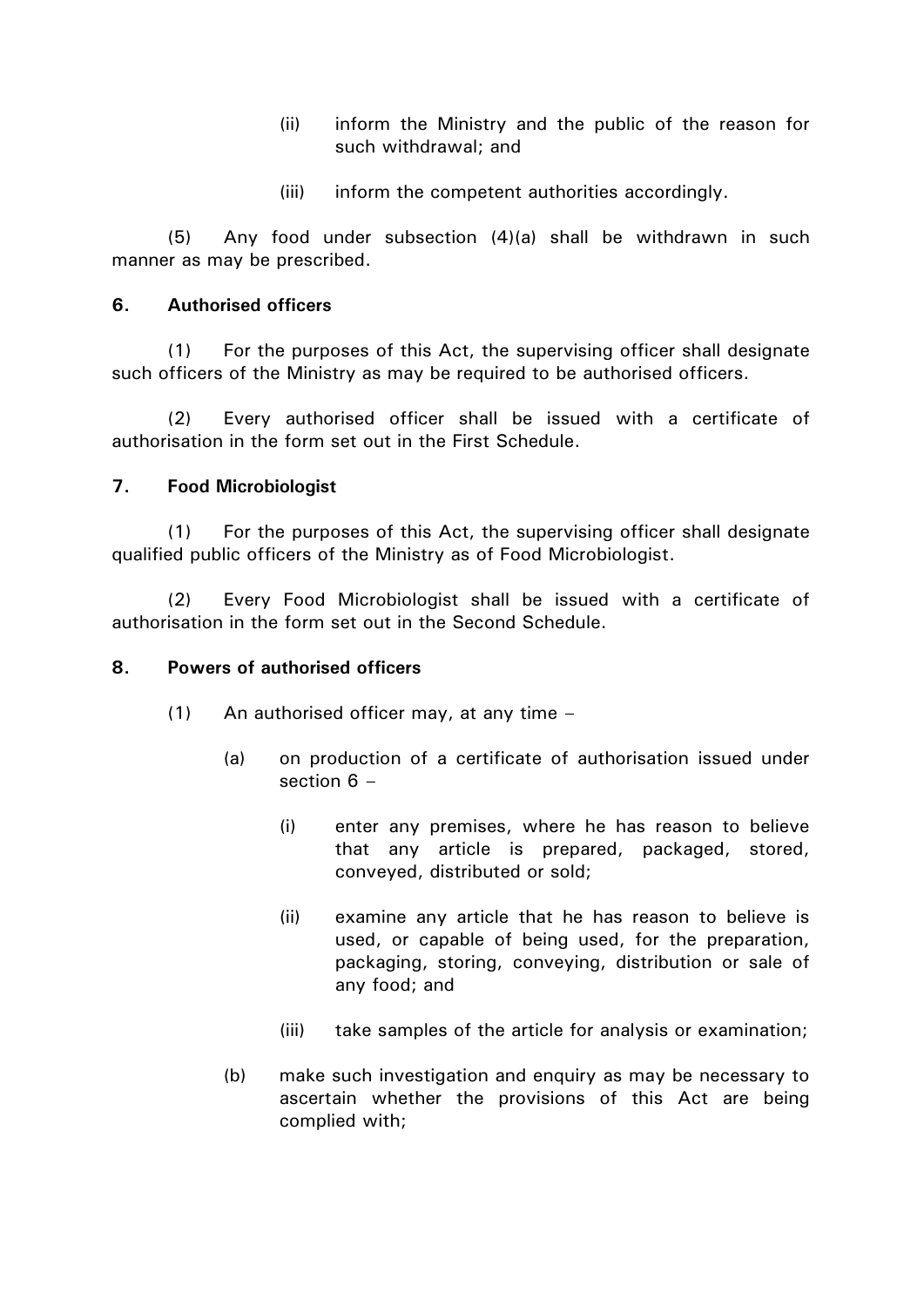- (c) inspect any premises or any other place and examine any fittings, fixtures, documents or such other things found thereat;
- (d) seize such article that, he has reason to believe, may be used in contravention of this Act;
- (e) secure or remove to a suitable place any article seized under paragraph (d);
- (f) seal the premises where the article seized under this section is kept, until it is destroyed or disposed of;
- $(q)$  (i) give notice, in respect of paragraphs  $(d)$  and  $(e)$ , in the form set out in the Third Schedule, to the food business operator or the person in charge of the article seized; and
	- (ii) where the article is of a perishable nature, forthwith destroy it;
- (h) (i) seize or take samples of any thing or matter, except for any article of which a sample may be taken pursuant to paragraph (a)(iii) or which may be seized pursuant to paragraph (d) that he believes on reasonable grounds may be used as evidence in Court; and
	- (ii) transfer such thing or matter seized or samples thereof to such other safe place as may be required;
- (i) take such photographs or audio or visual recordings as he considers necessary;
- (j) stop, detain and search any vehicle used, or has reason to believe is being or is likely to be used, for the conveyance of any food in or on which he believes on reasonable grounds any food is sold or handled for sale and exercise, in respect of that vehicle, such powers as may be conferred upon;
- (k) require a person found by him committing an offence under this Act or who he has reason to believe has committed an offence under this Act or whose name and address are, in his opinion, reasonably required, to state his full name and the address of his usual place of residence and, if he suspects that a name or address so stated is false, may require him to produce evidence of the correctness thereof;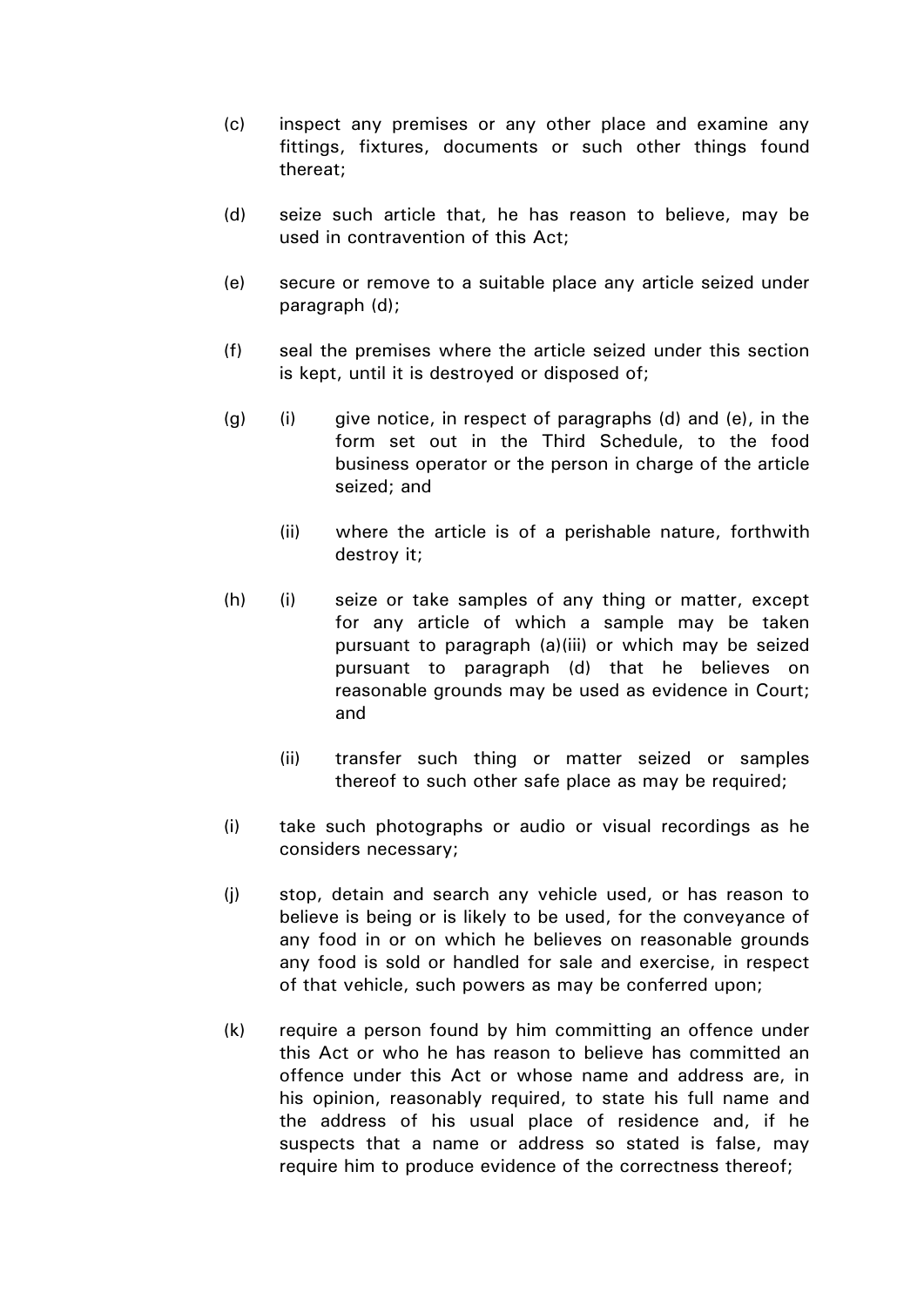- (l) in the discharge of the functions or duties conferred under this section, be accompanied by a police officer;
- (m) exercise such other powers or authorities and discharge such other functions or duties as are prescribed; and
- (n) request a food business operator to produce such documents or information as he may require.

(2) Where an authorised officer retains any article or affixes a seal on any premises where the articles that have been retained are kept in respect of which, he has reason to believe that this Act has not been complied with, he shall give notice to the person in charge of the articles, in the form set out in the Fourth Schedule, that –

- (a) the articles will be retained;
- (b) samples of the articles retained may be taken for analysis and examination; and
- (c) the premises will remain sealed until such period as may be specified in the notice.

(3) An authorised officer may, in respect of any offence under this Act, in addition to the powers provided for under subsections (1) and (2) –

- (a) enquire in such matter and swear an information; and
- (b) conduct prosecution before a District Magistrate.

#### **9. Determination of compliance of article**

(1) Where an authorised officer exercises any power conferred upon him under section 10, he shall, as soon as is reasonably practicable, determine or cause to be determined whether the article complies with this Act or any regulations made thereunder.

(2) Where the authorised officer is satisfied that the article complies with this Act or any regulations made thereunder, he shall forthwith issue a withdrawal notice, in the form set out in the Fifth Schedule, to the person on whom a notice has been served under section 8(2).

(3) (a) Where the authorised officer is satisfied that the article does not comply with this Act or any regulation made thereunder, he shall serve on the person to whom a notice under section 8(2) has been served, a notice in the form set out in the Sixth Schedule.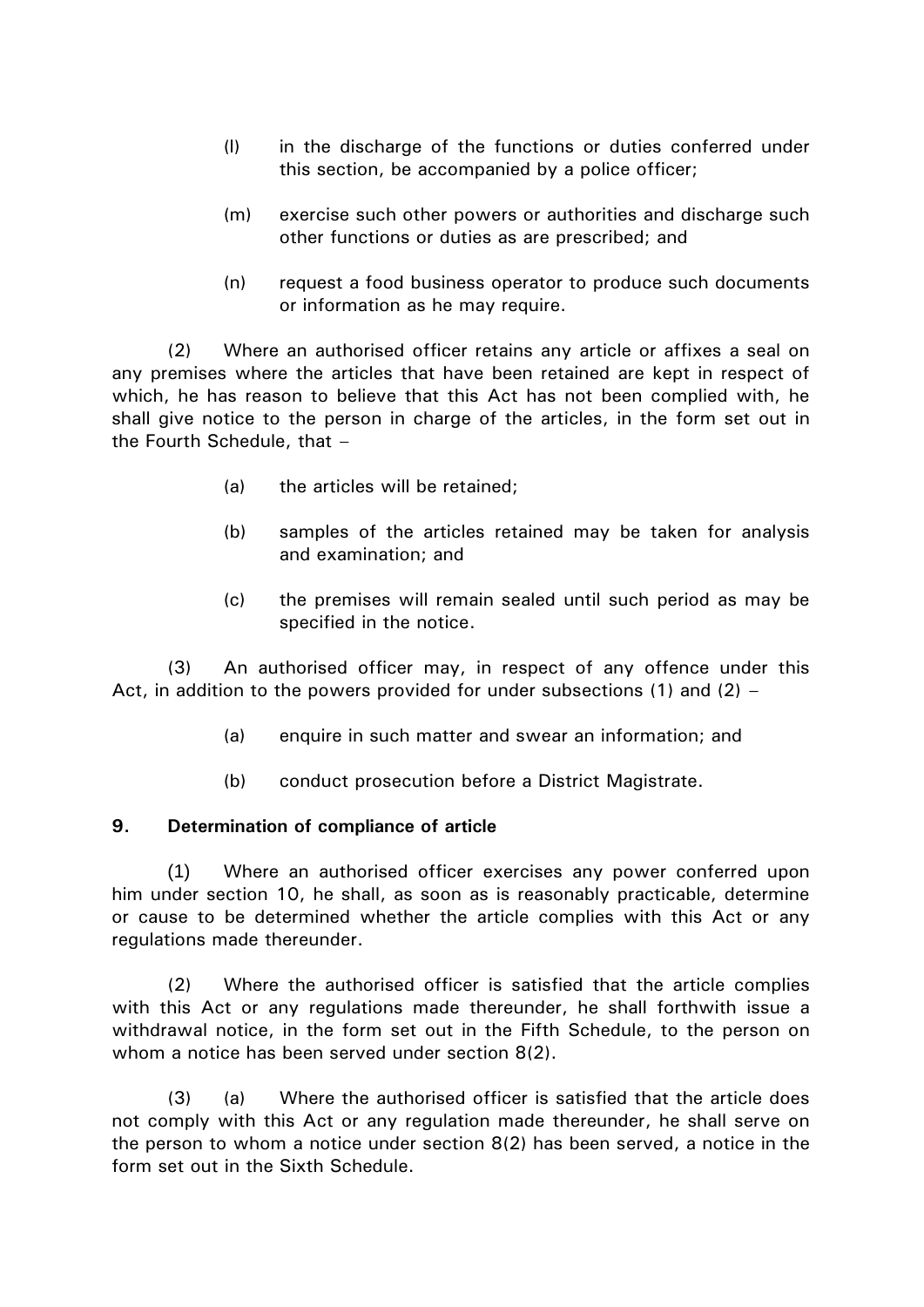(b) Subject to paragraph (a) or section 8(1)(d), the authorised officer shall make an application, in the form set out in the Seventh Schedule, to the District Magistrate for an order to destroy or dispose of the article in such manner as the District Magistrate may determine.

(c) An order issued under paragraph (b) shall be in the form set out in the Eighth Schedule.

(4) The production by an authorised officer of a certificate issued and signed by a Government Analyst or Food Microbiologist shall be sufficient evidence of the facts stated therein for the purposes of this Act.

#### **10. Procurement of samples**

Any authorised officer may, for the purpose of analysis or examination, take or obtain without payment, a sample of any article on any premises which he has reason to believe is likely to be used for or in the preparation of food for human consumption.

#### **11. Analysis and examination of samples**

(1) An authorised officer who procures a sample under section 10 shall –

- (a) submit it to a Government Analyst for analysis;
- (b) submit it to a Food Microbiologist for examination;
- (c) perform a physical examination thereof,

to determine whether the sample complies with this Act or any regulations made thereunder.

(2) (a) Notwithstanding subsection (1)(a) and (b), an authorised officer who procures a sample under section 10 from a consignment of imported food lying in the custody of the Director-General of the Mauritius Revenue Authority may, subject to the request of an importer, cause the sample to be analysed or examined by a private food testing laboratory.

(b) Where the sample is analysed or examined by a private food testing laboratory, the importer shall bear the costs of the analysis or examination.

(3) Any sample submitted by an authorised officer to a Government Analyst or Food Microbiologist shall be accompanied by a request, in writing which shall be in such form as the supervising officer may approve.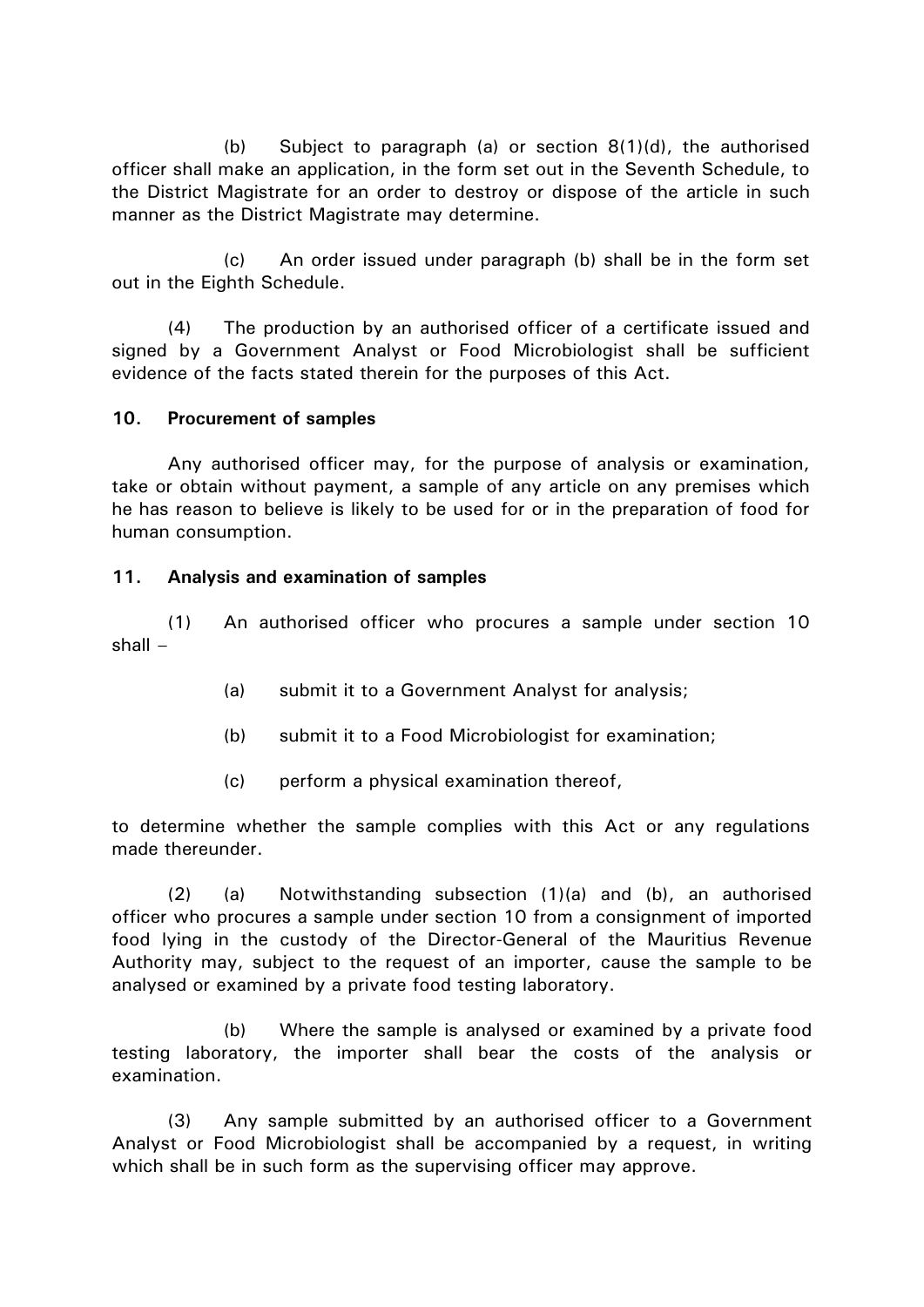(4) A person, other than an authorised officer, may purchase any article and submit a sample of the article –

- (a) to be analysed by a Government Analyst; or
- (b) to be examined by a Food Microbiologist.

(5) The Government Analyst or the Food Microbiologist shall, as soon as reasonably practicable –

- (a) analyse or examine any sample submitted to him under this section; and
- (b) issue a certificate certifying the result of the analysis or examination.

(6) The authorised officer shall, following an examination of the article, issue a certificate in the form set out in the Ninth Schedule.

(7) A certificate issued under subsection (6) shall be sufficient evidence in any proceedings before the Court.

#### **12. Remedy in respect of articles seized**

(1) Where an article is seized and held by an authorised officer under section 8(1)(d), any person claiming the article may, within 7 days of the date of seizure or service of the notice of seizure issued under section  $8(1)(g)(i)$  or 9(3)(a), make an application to the District Magistrate, for an order directing the authorised officer to release the article seized and held by him.

(2) Upon hearing the application under subsection (1), the District Magistrate shall, where –

- (a) he is satisfied that the authorised officer does not have reasonable grounds for believing that the article does not comply with the provisions of this Act, make an order disallowing the seizure and directing the authorised officer to release the article; or
- (b) where he is satisfied that the authorised officer has reasonable grounds to believe that the article does not comply with the provisions of this Act, refuse the application.
- $(3)$  Where –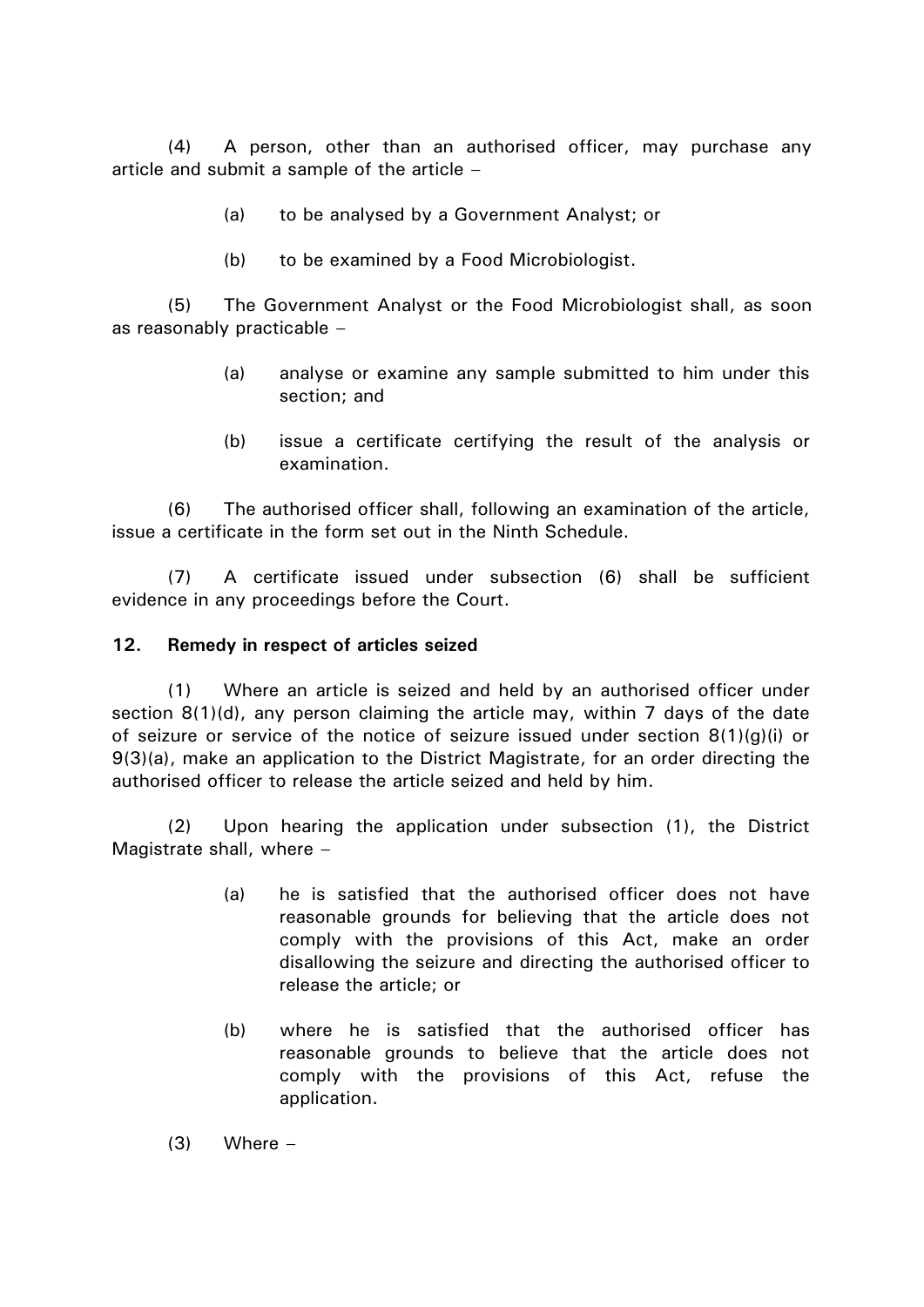- (a) an application under subsection (1) is released; or
- (b) no application is made under subsection (1) within a period of 7 days from the seizure,

the article seized shall become the property of the Ministry and shall be destroyed or otherwise disposed of in such manner as the supervising officer may determine.

#### **13. Destruction or disposal of seized article**

Notwithstanding section 12, where –

- (a) an authorised officer has seized any article under this Act and  $-$ 
	- (i) the owner of the article, or the person in whose possession the article was at the time of seizure, consents to the destruction or disposal thereof in the form set out in the Tenth Schedule; or
	- (ii) the article is, in the opinion of the authorised officer decayed, deteriorated or putrefied,

the authorised officer may destroy or otherwise dispose of the article; or

(b) the owner of the article or the person in whose possession the article was at the time of seizure so requests, the authorised officer may authorise the owner or the person in whose possession the article was at the time of the seizure, as the case may be, to destroy or otherwise dispose of the article, in such manner and on such terms and conditions as he may determine.

#### **14. Liability for costs and expenses incurred for storage or destruction or other disposal of seized article**

- (1) Where an article is seized and held under this Act and
	- (a) an application is not made for its release under section 12(1); or
	- (b) the article is destroyed or otherwise disposed of pursuant to section 12(3) or 13,

the person, in whose possession the article was at the time of the seizure, shall be liable to pay the costs and expenses incurred in or in connection with the storage, destruction or other disposal of that article.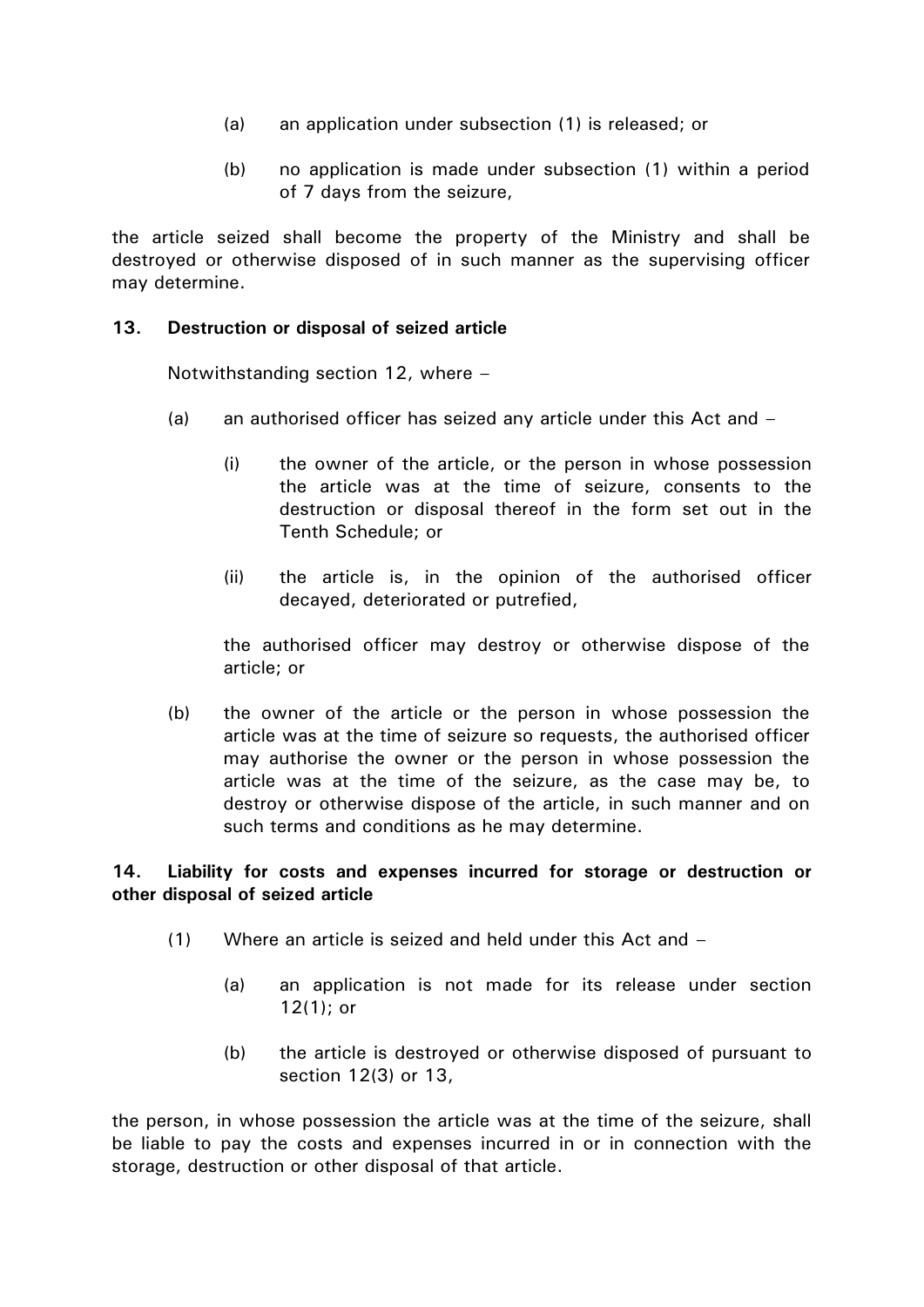(2) The supervising officer may recover any amount of cost due and owing to him under subsection (1) as a debt in a Court of competent jurisdiction.

(3) In any proceedings for the recovery of the debt, a certificate signed by the supervising officer stating the amount of the cost and the manner in which they were incurred, shall be evidence of the matters certified.

#### **15. Food recall**

(1) Where a food business operator has reason to believe that a food which he has processed, manufactured, imported, distributed or sold does not comply with this Act, or regulations made thereunder, he shall forthwith –

- (a) inform the supervising officer, in writing;
- (b) initiate procedures to withdraw the food from the market; and
- $(c)$  inform the public of  $-$ 
	- (i) the particular food or type of food to be recalled or disposed of;
	- (ii) the reason why the food is considered unsafe;
	- (iii) the circumstance under which the consumption of the food is unsafe; and
	- (iv) the procedures for disposing of the food.

(2) Where the supervising officer requires a food business operator to recall a food from the market, the food business operator shall –

- (a) forthwith remove the food from the market; and
- (b) not later than 2 days after the withdrawal, inform the supervising officer accordingly.

(3) Where a food business operator is required by a recall order to carry out a recall fails to do so satisfactorily within the time prescribed in the order, the supervising officer may take steps to implement the recall order and the person or entity shall be charged with the costs incurred by the supervising officer in implementing the recall order.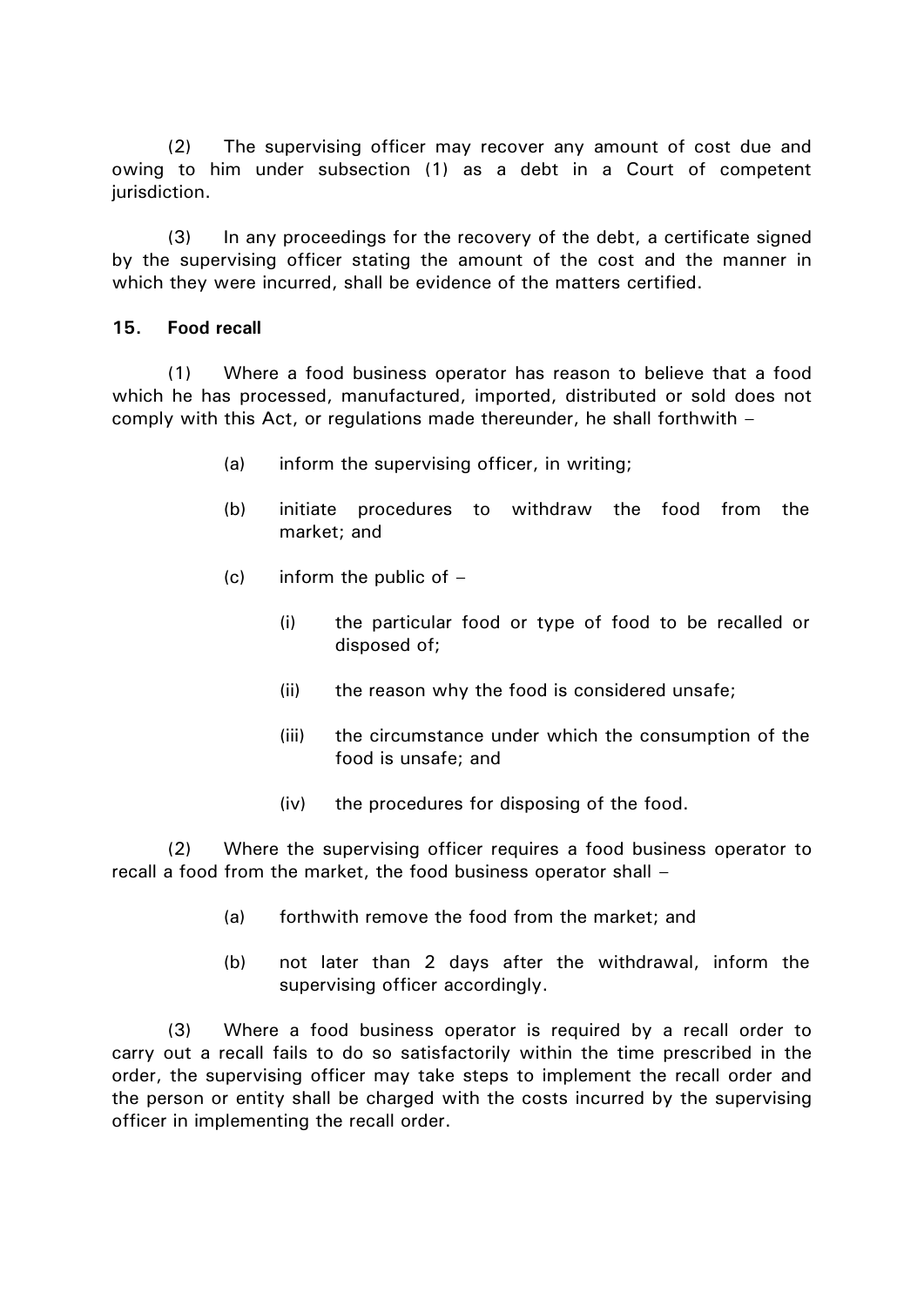#### **16. Improvement notice**

(1) Where an authorised officer has reason to believe that the food business operator has failed to comply with this Act or any regulations made under this Act, the authorised officer may serve on the food business operator an improvement notice in the form set out in the Eleventh Schedule, specifying –

- (a) the matters which constitute any failure on the part of the food business operator to comply with this Act or the regulations;
- (b) the measures that shall be taken to secure compliance;
- (c) the period granted to secure compliance, which shall not be less than 14 days.

(2) The period granted to secure compliance with a notice under this section may be extended by 2 further periods of 14 days each, at the discretion of the authorised officer who issued the notice, on application of the food business operator.

#### **17. Prohibition order**

- $(1)$  Where
	- (a) the food business operator does not comply with an improvement notice within the delay specified in section 16; or
	- (b) the issue of an order is necessary to prevent or mitigate a danger to public health; or
	- (c) an authorised officer has reason to believe that the addition of any ingredient to any food constitutes a hazard to health,

the authorised officer may serve a prohibition order in the form set out in the Twelfth Schedule on the food business operator, requiring him to discontinue the activity forthwith.

(2) Any food business operator who is dissatisfied with an order issued under subsection (1) may, within 7 days of the date of service of the order on him, appeal to the supervising officer.

(3) An order issued under subsection (1) shall remain in force until the supervising officer determines the appeal.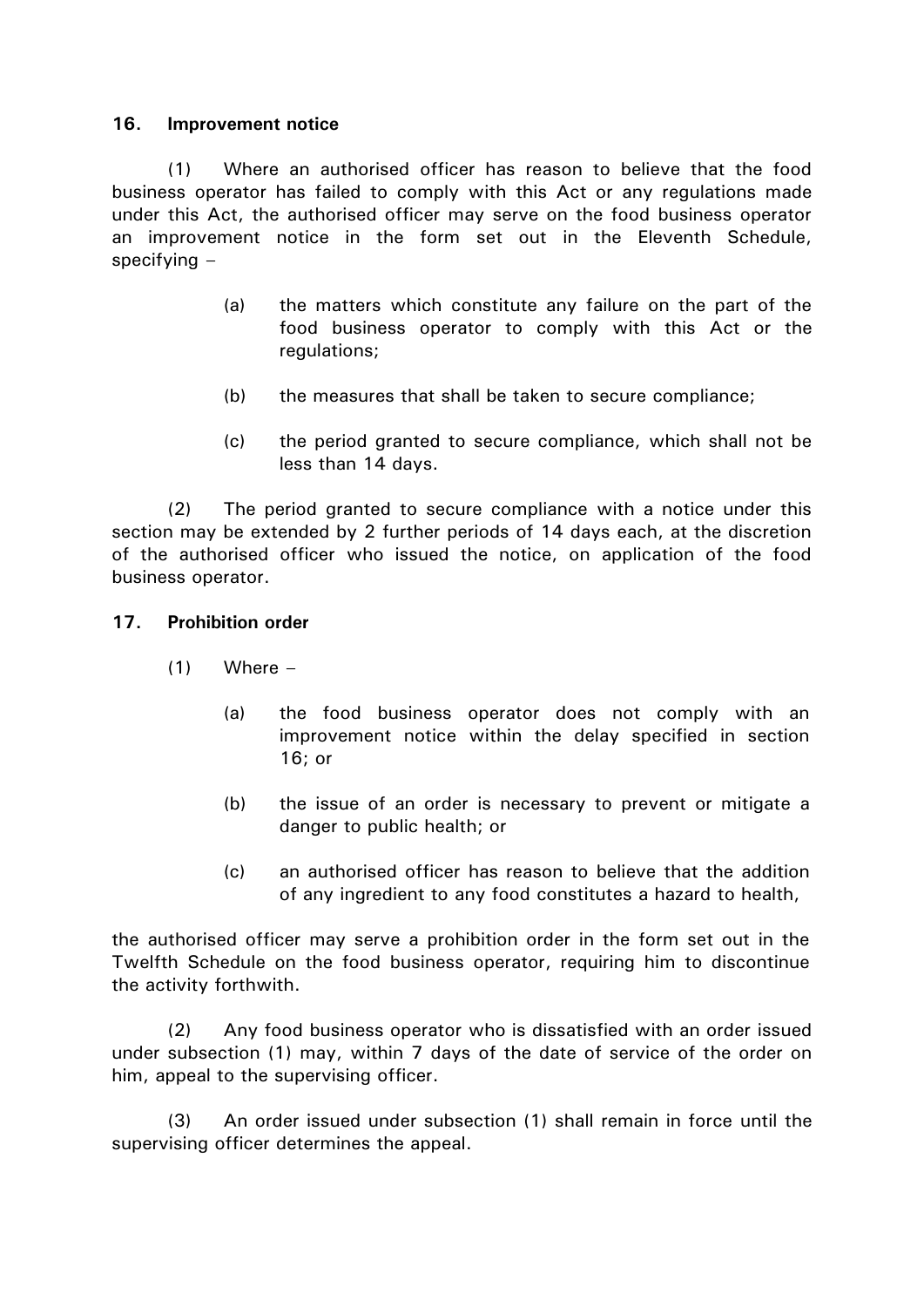(4) Where a prohibition order is served under subsection (1)(a) or (b), a copy of an order issued under this section and signed by the District Clerk shall be a sufficient warrant for its enforcement by the Commissioner of Police.

(5) A copy of an order under this section shall be affixed conspicuously upon the premises where the offence was committed.

(6) Where the supervising officer is satisfied that the food no longer constitutes a hazard to health, he may issue a withdrawal order in the form set out in the Thirteenth Schedule.

(7) (a) Where on appeal the supervising officer upholds the order under subsection (2), the food business operator may make an application to the District Magistrate for the discharge of the order.

(b) The application shall set out the grounds on which the discharge of the order is being sought and the matter shall be heard and determined in accordance with the District and Intermediate Courts (Civil Jurisdiction) Act.

(c) Any party aggrieved by the decision of the District Magistrate may appeal to the Supreme Court in accordance with sections 36 and 37 of the District and Intermediate Courts (Civil Jurisdiction) Act.

#### **18. Power of entry**

(1) (a) Subject to paragraph (b), an authorised officer may, at any time on producing the certificate of authorisation issued under section 6(2), enter any premises for the purpose of ascertaining whether this Act or any regulations made thereunder has been contravened.

(b) No authorised officer shall enter any premises that is also used as a private dwelling house without a warrant signed by a Magistrate, unless the occupier consents to the entry.

(2) Where a Magistrate, on receipt of a sworn affirmation in writing, is satisfied that there is reasonable ground to enter into any premises for any purpose specified in subsection (1), and that –

> (a) the admission to the premises is refused, or may be refused, and that notice of the intention to apply for a warrant has been given to the occupier; or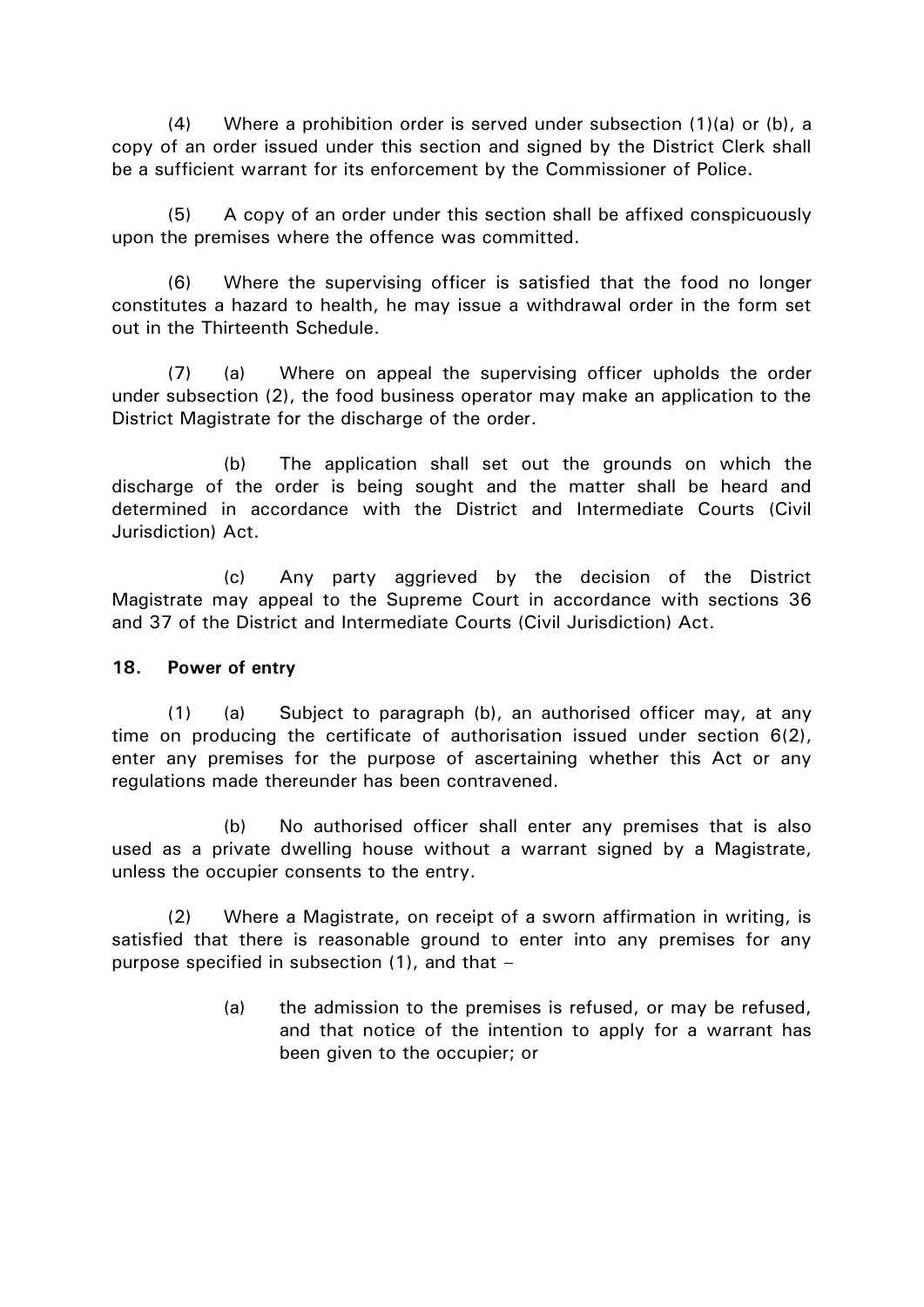(b) an application for admission, or the giving of that notice would defeat the purpose of the entry, the matter requires to be dealt urgently, or the occupier is temporarily absent,

the Magistrate may, issue a warrant authorising the authorised officer to enter the premises.

(3) Every warrant issued under this section shall remain valid for a period of 30 days from the date of its issue.

- (4) An authorised officer who enters any premises under this section
	- (a) may be accompanied by a police officer; and
	- (b) shall, if the premises is unoccupied, leave it as secure as it was prior to his entry.

#### **19. Defence of due diligence**

(1) Where criminal proceedings are instituted against a person under this section, it shall be a defence for the person to prove that he took all reasonable precautions and exercised due diligence to prevent the commission of the offence by him or any person under his control.

(2) (a) For the purpose of subsection (1), a person shall prove that –

- (i) the offence was committed due to  $-$ 
	- (A) an act or default of another person; or
	- (B) reliance on information supplied by another person;
- (ii) (A) he carried out such checks of the food as may be reasonable in the circumstances; or
	- (B) he reasonably relied on checks carried out by the person who supplied the food;
- (iii) he did not import the food into Mauritius;
- (iv) in the case of an offence involving the sale of food, that –
	- (A) he sold the food in the same condition as when he purchased it; or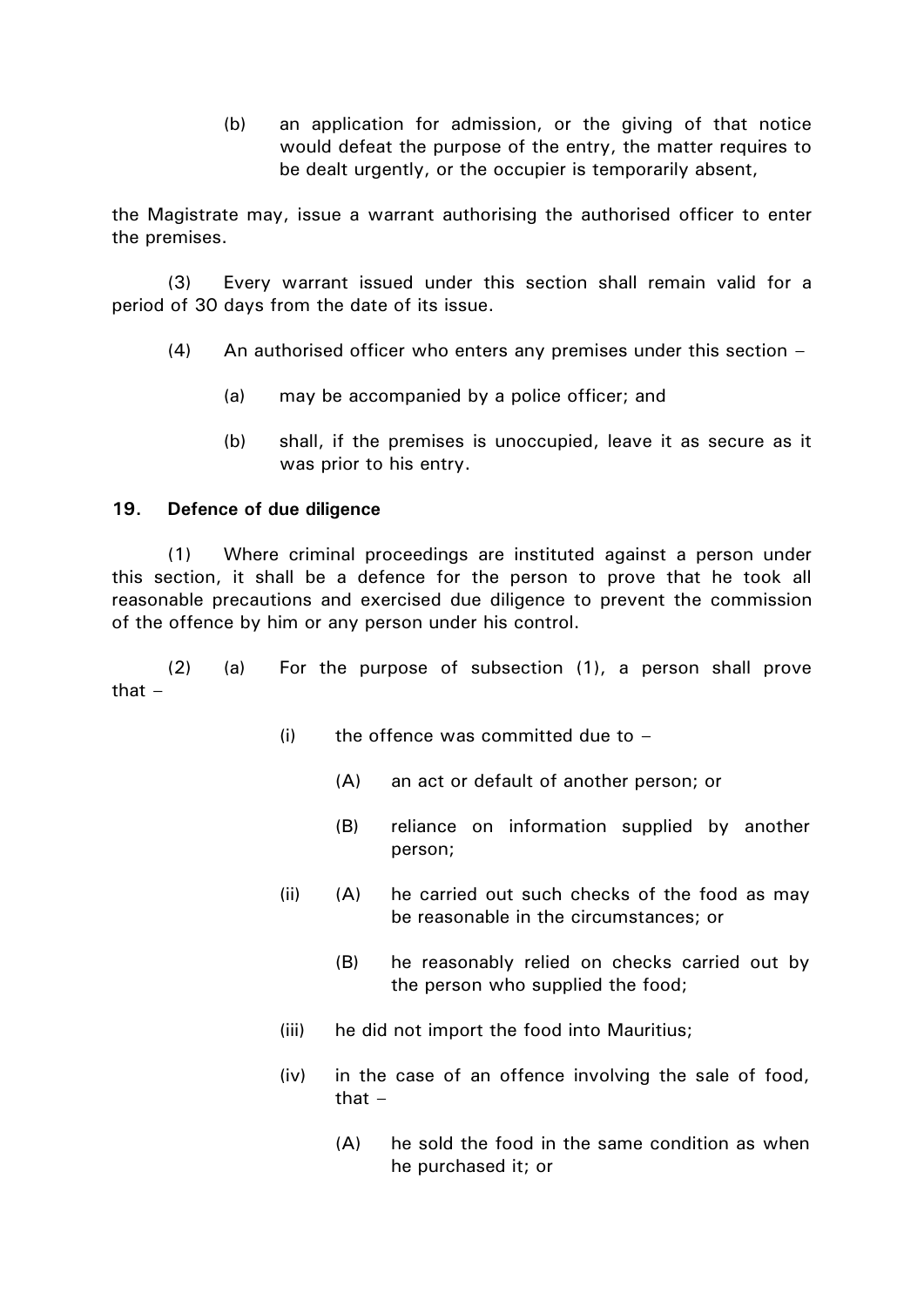- (B) he sold the food in a different condition to that in which he purchased it, but that the difference in the condition did not constitute an offence under this Act; and
- (v) he did not know and had no reason to suspect, at the time of commission of the alleged offence, that his act or omission would constitute an offence under the relevant section.
- (b) In this subsection  $-$

"another person" does not include a person who was –

- (a) an employee or agent of the accused; or
- (b) in the case of a body corporate, its director, employee or agent.

#### **20. Time limit for prosecution**

(1) No prosecution shall be instituted for an offence committed under this Act or any regulations made thereunder, other than an offence that requires any sample to be analysed, more than one year after that the authorised officer becomes aware of its commitments.

(2) No prosecution shall be instituted against an offence, more than 90 days after the person who has committed the offence is informed of the result of the analysis.

#### **21. Presumptions**

For the purposes of this Act –

- (a) any food commonly used for human consumption shall, if sold or offered or kept for sale, be presumed, until the contrary is proved, to have been sold or to have been, or to be, intended for sale for human consumption;
- (b) any food commonly used for human consumption, or any article commonly used in the manufacture of food for human consumption, which is found on premises used for the preparation, storage or sale of food shall be presumed, unless the contrary is proved, to be intended for sale or the manufacture of food for sale for human consumption;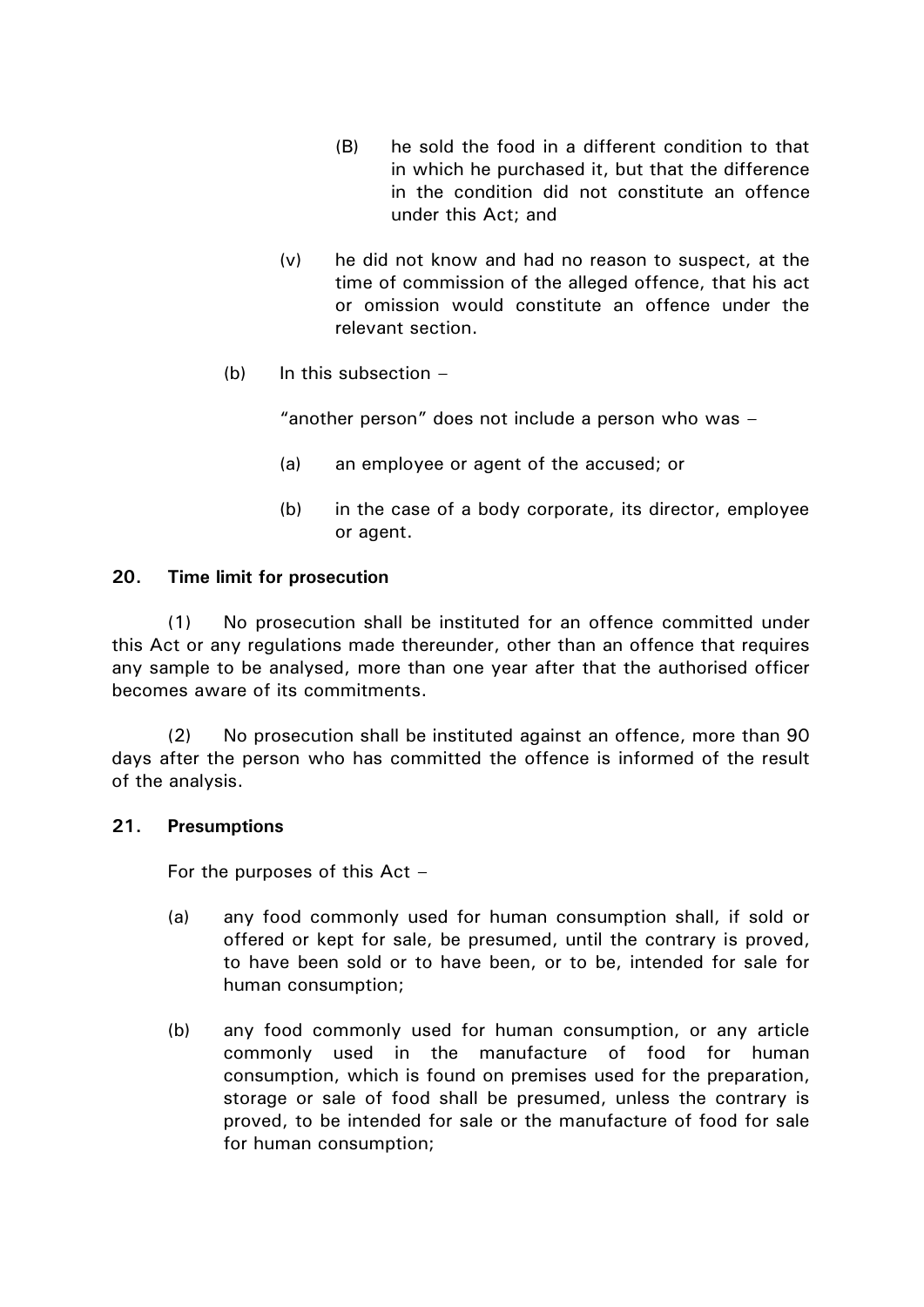- (c) any article capable of being used in the composition or preparation of any food commonly used for human consumption, which is found on premises in which that food is prepared shall, until the contrary is proved, be presumed to be intended for such use;
- (d) any article that is part of a batch, lot or consignment of article of the same class or description, is representative of all the articles in that batch, lot or consignment; and
- (e) every part of a sample of article divided for the purpose of analysis under this Act is of same composition with every other part of that sample.

#### **22. Protection from liability**

(1) No liability, civil or criminal, shall be incurred by an authorised officer or such other person as the supervising officer may authorise in respect of any act done or omitted in good faith in the discharge of his functions or exercise of his powers under this Act.

(2) This section shall be in addition to, and not in derogation from, the Public Officers' Protection Act.

#### **23. Offences**

- (1) Any person who–
	- (a) in any manner, obstructs, impedes, molests or assaults any authorised officer in the discharge of his duties or prevents the authorised officer from executing his duty;
	- (b) fails to furnish his name and address or who knowingly makes any false or misleading statement, either verbally or in writing, to any authorised officer in the discharge of his duties;
	- (c) being the food business operator of any premises to which an authorised officer has gained access under section 8, or any person found therein, who does not give to the authorised officer such reasonable assistance or furnish him with such information as he may reasonably require;
	- (d) fails to comply with a notice or an order under this Act;
	- (e) fails to comply with an order of the Magistrate or of the supervising officer under this Act, or removes the copy of an order affixed under section 17(5);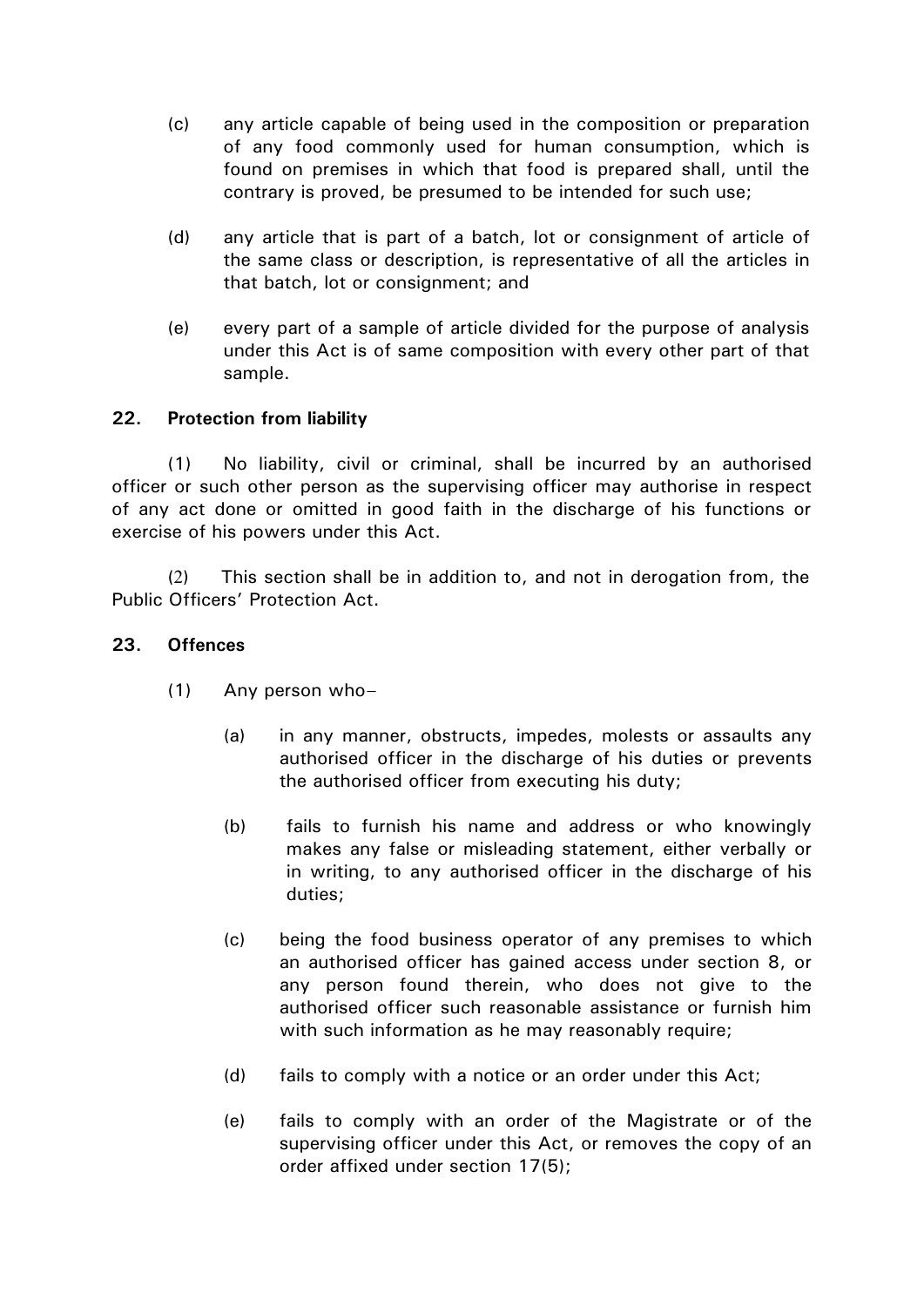(f) otherwise contravenes any provision of this Act or any regulations made thereunder,

shall commit an offence.

(2) Any person who imports, prepares, supplies, distributes or sells any food which is unsafe, shall commit an offence.

(3) Any person who commits an offence under this Act or any regulations made thereunder shall, on conviction, be liable to a fine not exceeding 100,000 rupees and to imprisonment for a term not exceeding 2 years, and in case of a corporate body, to a fine of not less than 100,000 rupees.

- (4) For the purpose of this section, a food shall be deemed to be  $-$ 
	- (a) not safe if it  $-$ 
		- (i) is poisonous, harmful or injurious to health;
		- (ii) contains any extraneous matter;
		- (iii) is the product of a diseased animal or an animal which has died otherwise than by slaughter or shot or killed as game;
		- (iv) is the product of a decomposed vegetable or vegetable substance; or
		- (v) is adulterated;
	- (b) adulterated where a Government Analyst, a Food Microbiologist, or an authorised officer, as the case may be, certifies that –
		- (i) it contains or is mixed or diluted or blended with any substance which diminishes its nutritive value or beneficial properties, or alters its natural state, when compared with the food in a pure, a normal and an undeteriorated condition;
		- (ii) any substance or ingredient has been extracted or omitted therefrom, and by reason of the extraction or omission, the nutritive or other beneficial properties of the food are less than those of the food in its normal and undeteriorated condition;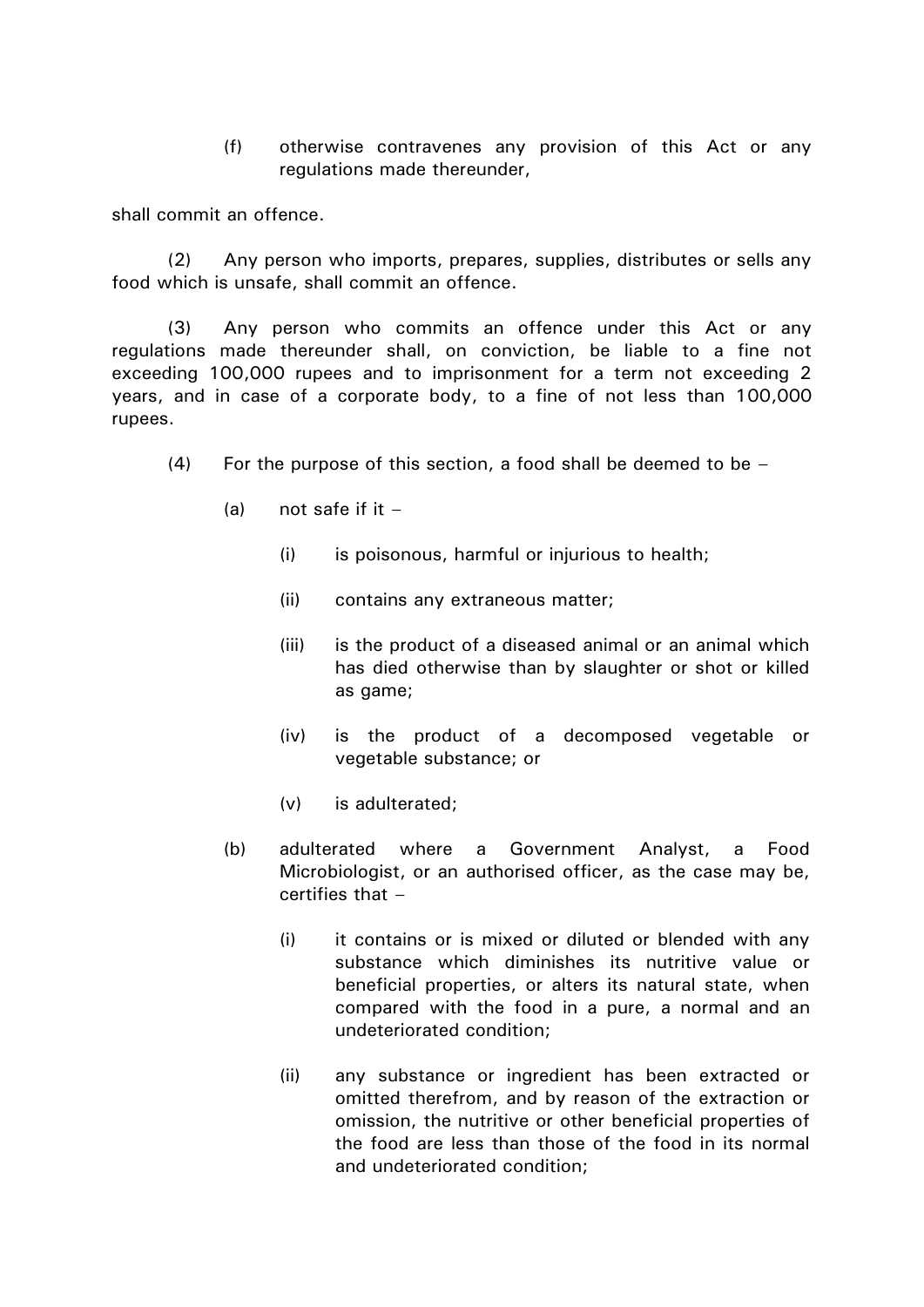- (iii) it contains or is mixed or diluted or blended with any substance of lower commercial value than the food in a pure, a normal and an undeteriorated condition;
- (iv) it contains any substance that is not authorised under this Act or any regulations thereunder;
- (v) it contains any substance in a proportion that is greater than that is permitted under this Act or any regulations made thereunder;
- (vi) it is mixed, coloured, powdered, coated, stained, prepared or otherwise treated in such manner that it conceals the damage or inferiority of the food;
- (vii) it is in a sealed package form, and the package is damaged by insects, rodents or other pests;
- (viii) it is in a sealed package form, and the package is defective, damaged, dented, rusted or bulged;
- (ix) it is in a package, and the original contents of the package have been removed in whole or in part and other contents placed instead;
- (x) it has been infected or infested with worms or insects, including weevils;
- (xi) it has been exposed to contamination by microorganism, dust, flies, rodents or other pests;
- (xii) it is prohibited from being imported or sold for human consumption;
- (xiii) it contains abnormal levels of contaminants;
- (xiv) it has been prepared, packed or kept under insanitary conditions;
- (xv) it does not comply with this Act or any regulations made thereunder.

#### **24. Regulations**

(1) The Minister may make such regulations as he thinks fit for the purposes of this Act.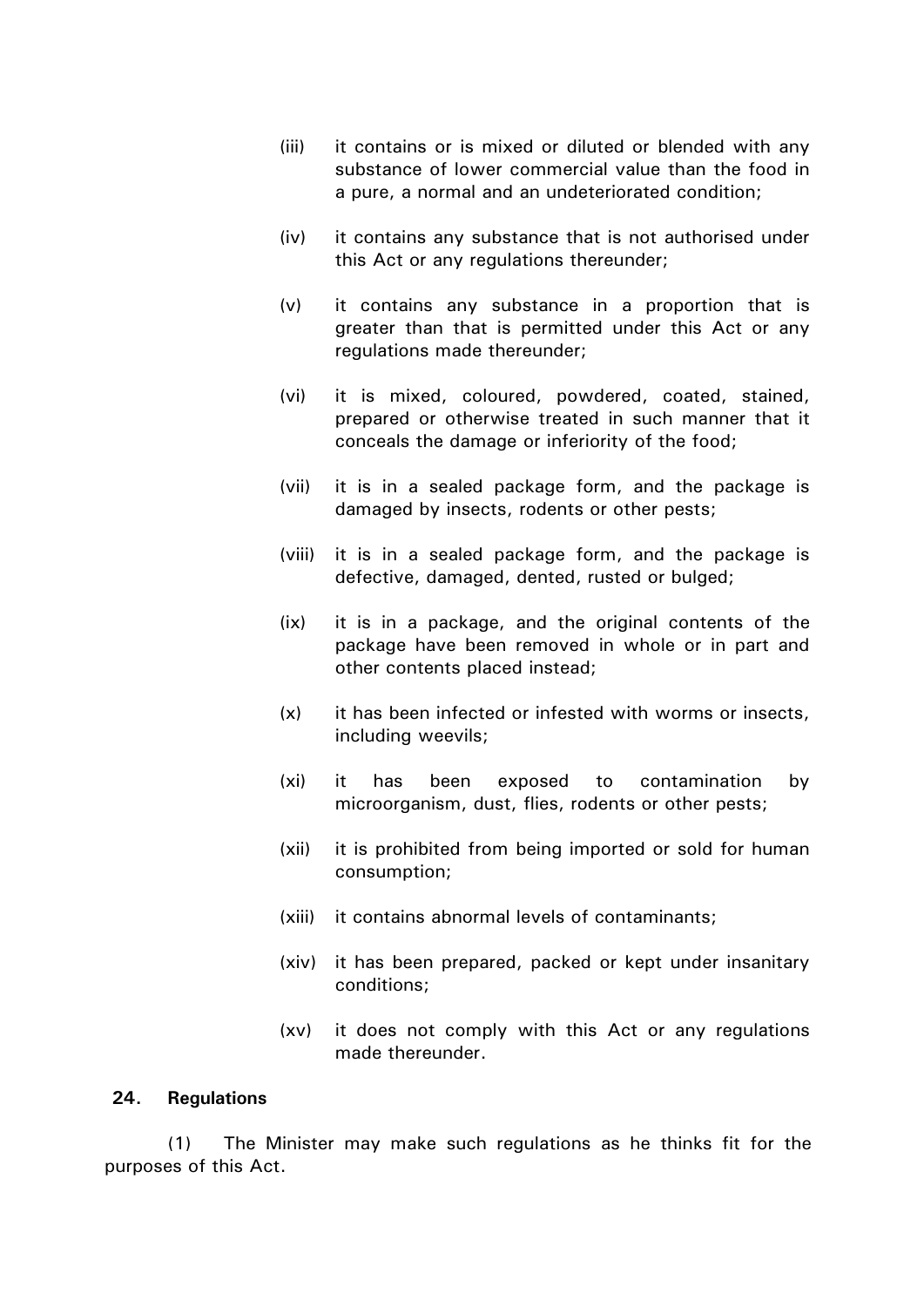(2) Without prejudice to the generality of his power under subsection (1), the Minister may make regulations for –

- (a) prescribing the standard, composition, strength, potency, nutritional quality, weight, quantity, shelf-life or other property of any article;
- (b) prohibiting the addition of any specified substance to food;
- (c) prohibiting the addition of more than the specified quantity of a permissible substance to food;
- (d) the use of any substance as an ingredient of any food so as to prevent the consumer or purchaser from being deceived or misled as to its nutritional quality, quantity, character, value, composition, effect or safety, or to prevent damage to the health of the consumer or purchaser;
- (e) the carriage of food by motorised vehicles or non-motorised vehicles;
- (f) the mode of labelling of packaged foods;
- (g) prohibiting or regulating the sale, advertisement or importation of any article or any novel food;
- (h) prescribing requirements respecting the package of any food and the placing in food for sale or in packages of the food, any toy or other object;
- (i) securing the observance of hygienic conditions and practices in connection with the carrying out of food business;
- (j) securing that food is safe and meets microbiological standards;
- (k) protecting and promoting the interest of consumers;
- (l) prescribing fees; or
- (m) prescribing anything which may be in the interest of public health and food safety in carrying out the provisions of this Act.
- (3) The Minister may, by regulations, amend the Schedules.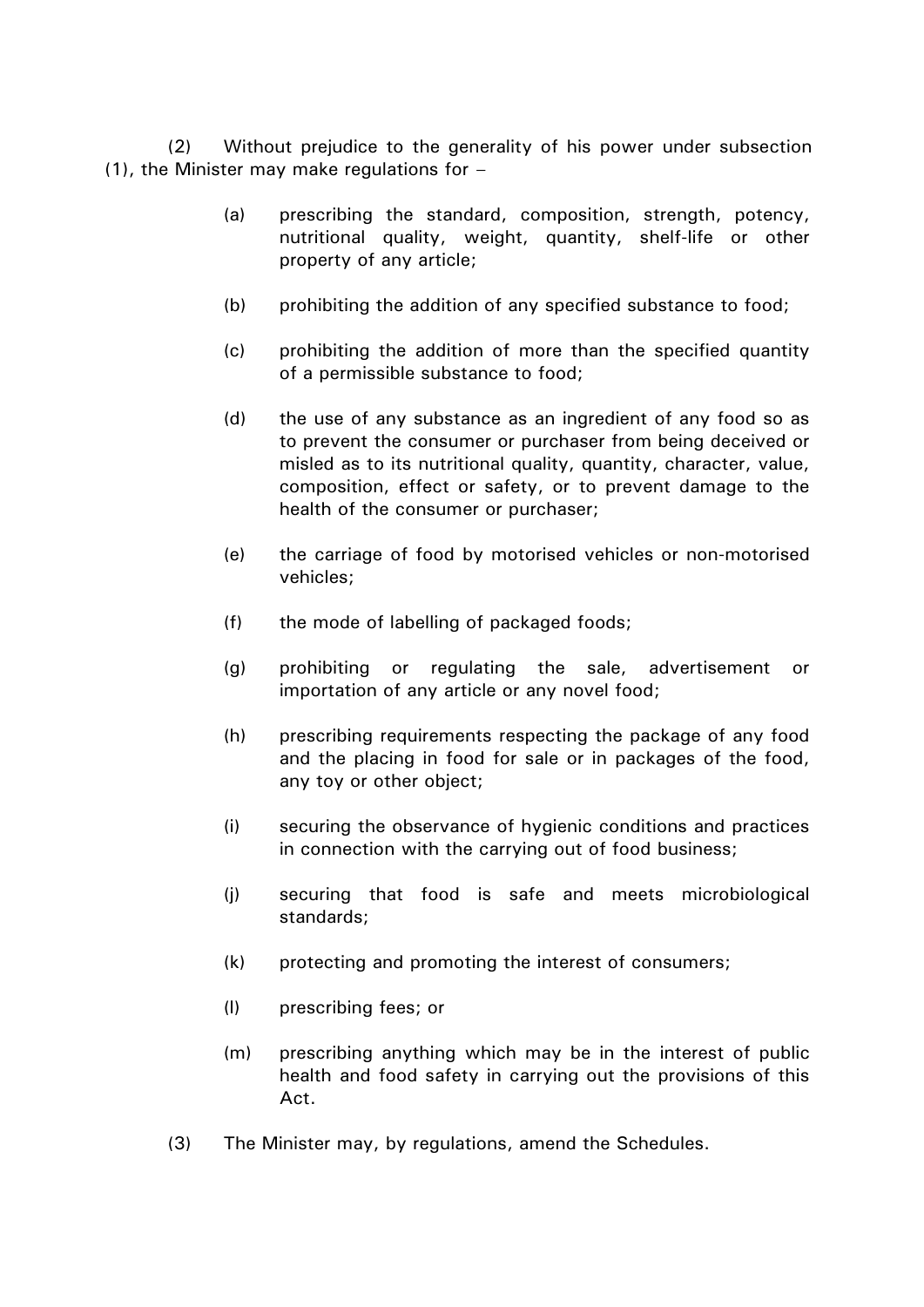#### **25. Repeal**

The Food Act is repealed.

#### **26. Saving and transitional provisions**

(1) Any licence, certificate, permit, authorisation or clearance issued or granted, or any registration or application granted under the repealed Act, which is valid and in force on the commencement of this Act, shall be deemed to have been issued or granted under this Act and shall remain valid for the period specified in the licence, certificate, permit, authorisation, clearance or registration, as the case may be.

(2) Every food business operator shall, within 6 months from the commencement of this Act, take such measures as may be required, for the purpose of manufacturing, importing, storing, distributing or selling any food in compliance with the provisions of this Act.

(3) Where this Act does not make provision for any transition, the Minister may make such regulations as may be necessary for such transition.

#### **27. Commencement**

(1) Subject to subsection (2), this Act shall come into operation on a date to be fixed by Proclamation.

(2) Different dates may be fixed for the coming into operation of different sections of this Act.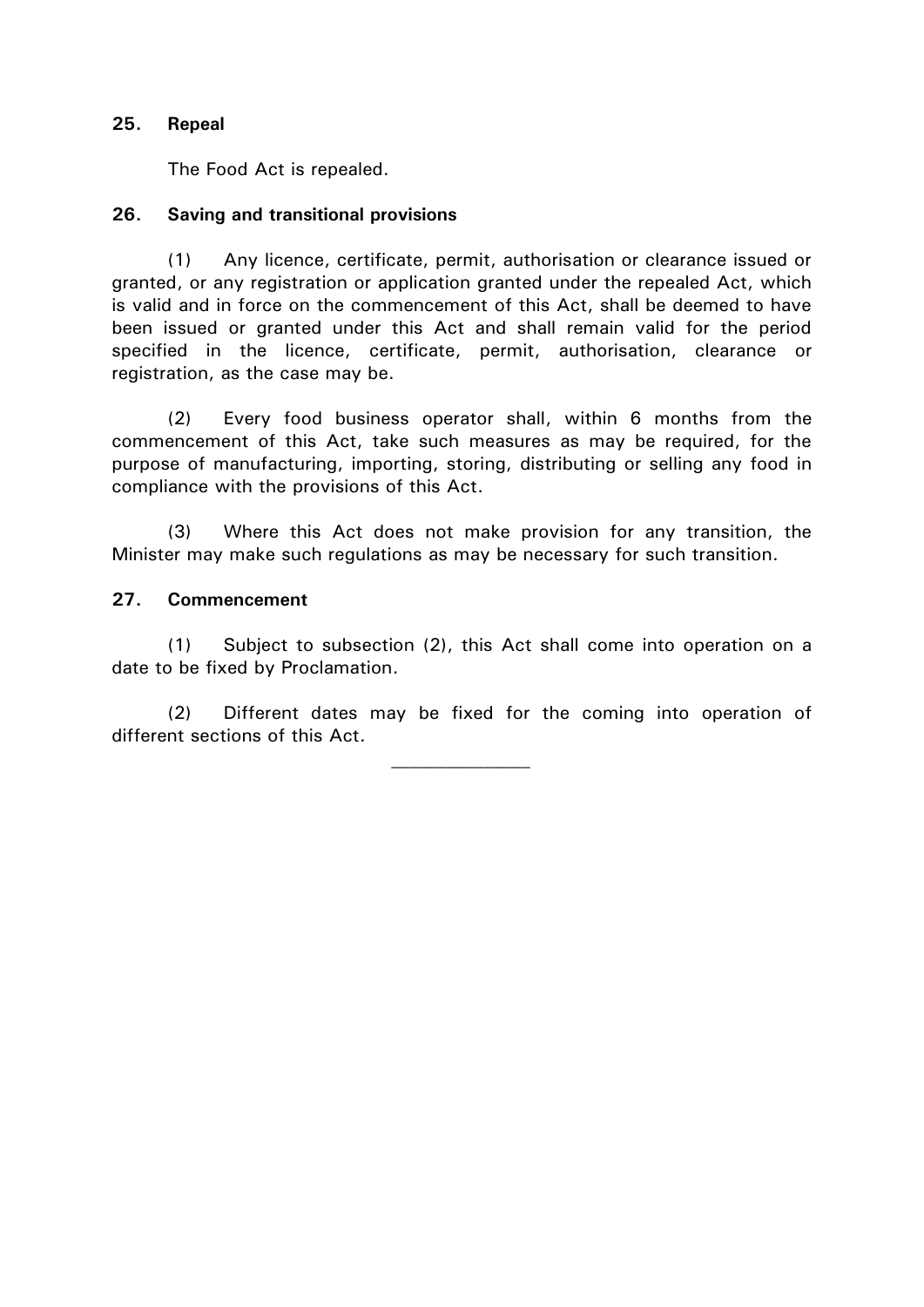## **FIRST SCHEDULE**

[Section 6(2)]

#### **MINISTRY OF HEALTH AND WELLNESS**

#### **CERTIFICATE OF AUTHORISATION**

This is to certify that Mr/Mrs/Ms\* …………………………………………………….... ………………...........…., (name) holder of National Identity Card no. ............................................. and holding the post of .......................................... (occupation) is hereby authorised, under section 8 of the Food Act 2022, to enter into any premises at any time and to ascertain that the provisions of the Food Act 2022 or any regulations made thereunder are complied with.

…………………………………… Date

……………………………………………… Signature of supervising officer

................................ Office stamp

#### **NOTE**

A person who leaves the public service on ground of health, retirement or dismissal, or is interdicted from the public service, shall forthwith surrender this certificate to the Ministry of Health and Wellness.

 $\mathcal{L}_\text{max}$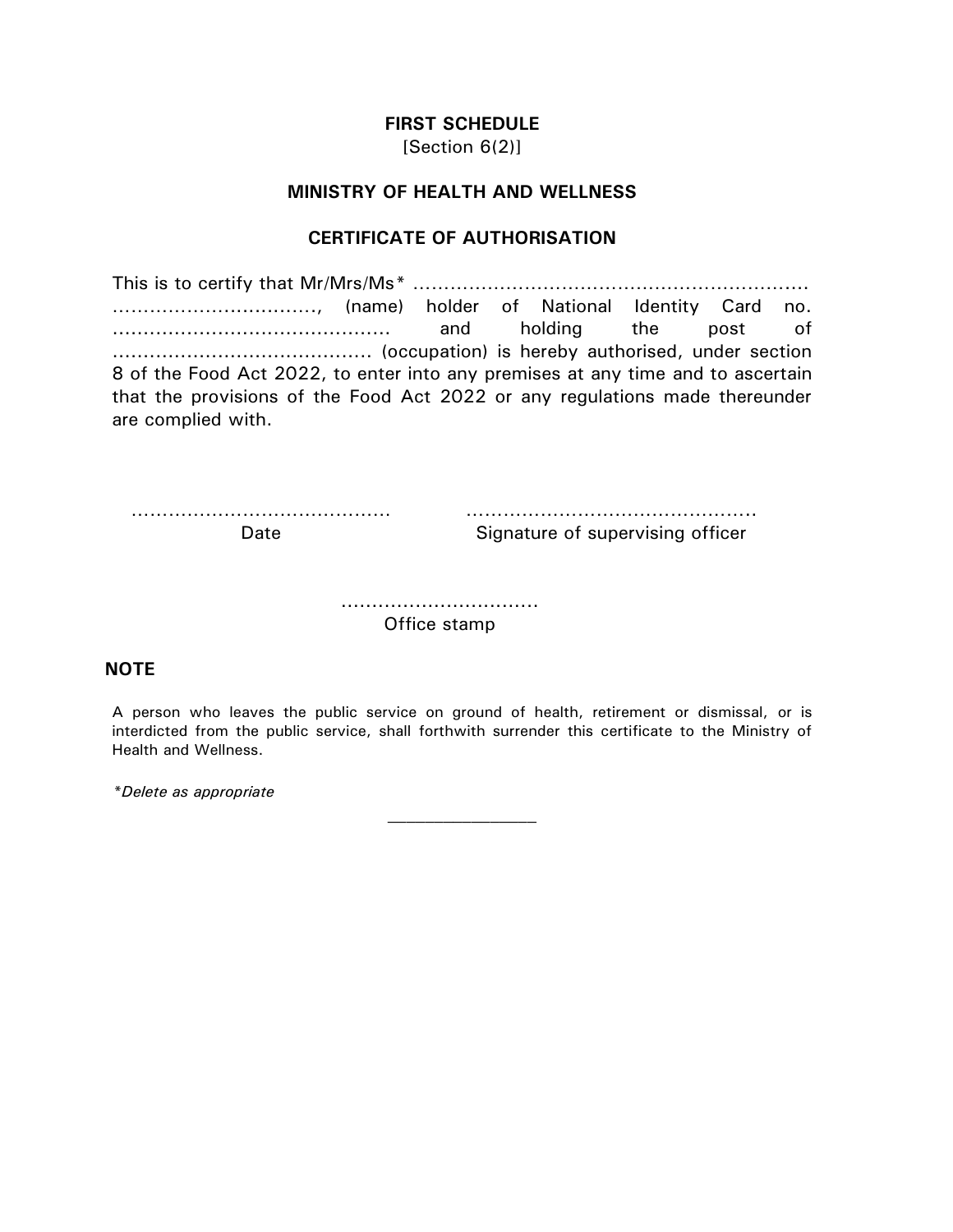#### **SECOND SCHEDULE** [Section 7(2)]

#### **MINISTRY OF HEALTH AND WELLNESS**

#### **CERTIFICATE OF AUTHORISATION FOR FOOD MICROBIOLOGIST**

This is to certify that Mr/Mrs/Ms\* …………………………………………………….... ………………...........…......................, (name) holder of National Identity Card no. ........................................ and holding the post of .......................................... (occupation) is hereby authorised, under section 7 of the Food Act 2022, to perform microbiological examination of any food to ascertain that the provisions of the Food Act 2022 or any regulations made thereunder are complied with.

…………………………………… Date

……………………………………….. Signature of supervising officer

................................ Office stamp

#### **NOTE**

A person who leaves the public service on ground of health, retirement or dismissal, or is interdicted from the public service, shall forthwith surrender this certificate to the Ministry of Health and Wellness.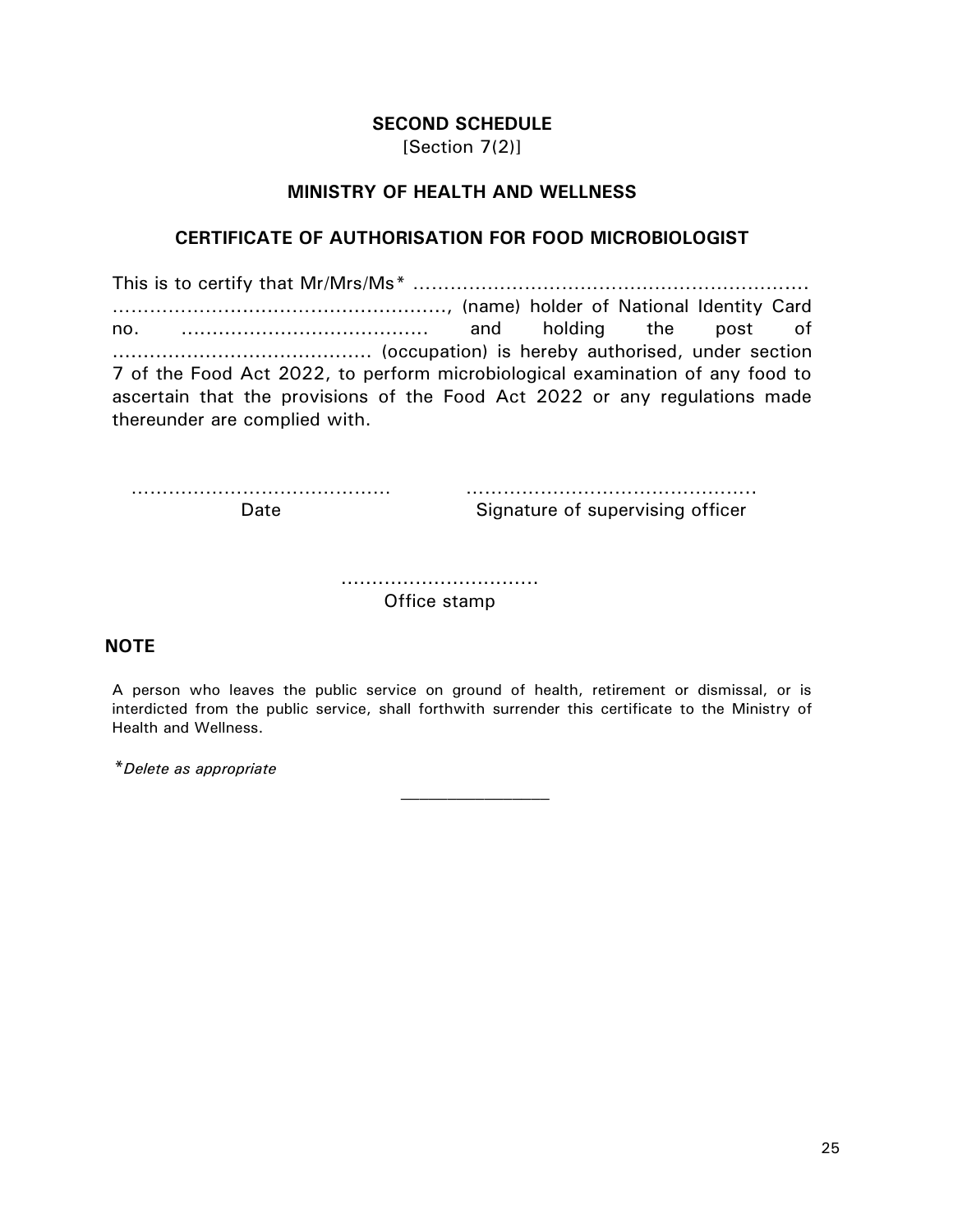## **THIRD SCHEDULE**

 $[Section 8(1)(q)(i)]$ 

#### **MINISTRY OF HEALTH AND WELLNESS**

#### **NOTICE OF SEIZURE**

(Under section 8(1)(g)(i) of the Food Act 2022)

| - 10 |  |
|------|--|
|      |  |
|      |  |
|      |  |
|      |  |
|      |  |

Notice is hereby given to you, in accordance with section 8 of the Food Act 2022, that the following articles lying at ………………............................... …................…………................................. have been found not to comply with the Food Act 2022 or any regulations made thereunder –

- (a) …………………..………………………………………………………….............;
- (b) …………………….…………...………………………………………………….....;
- (c) …..……………………………………………………………………………………..

The articles have been seized and destroyed forthwith by reason of their perishable nature/removed to the ................................................................. ........................ (place) pending their destruction/disposal upon an order from a District Magistrate\*.

Should you be dissatisfied with the seizure, you may, within 7 days of the service of this notice of seizure, make an application to the District Magistrate for an order directing the release of the articles seized.

…………………………………… Date

 $\mathbf{\tau}_{\mathbf{A}}$ 

……………………………………….. Signature of authorised officer

................................ Office stamp  $\mathcal{L}_\text{max}$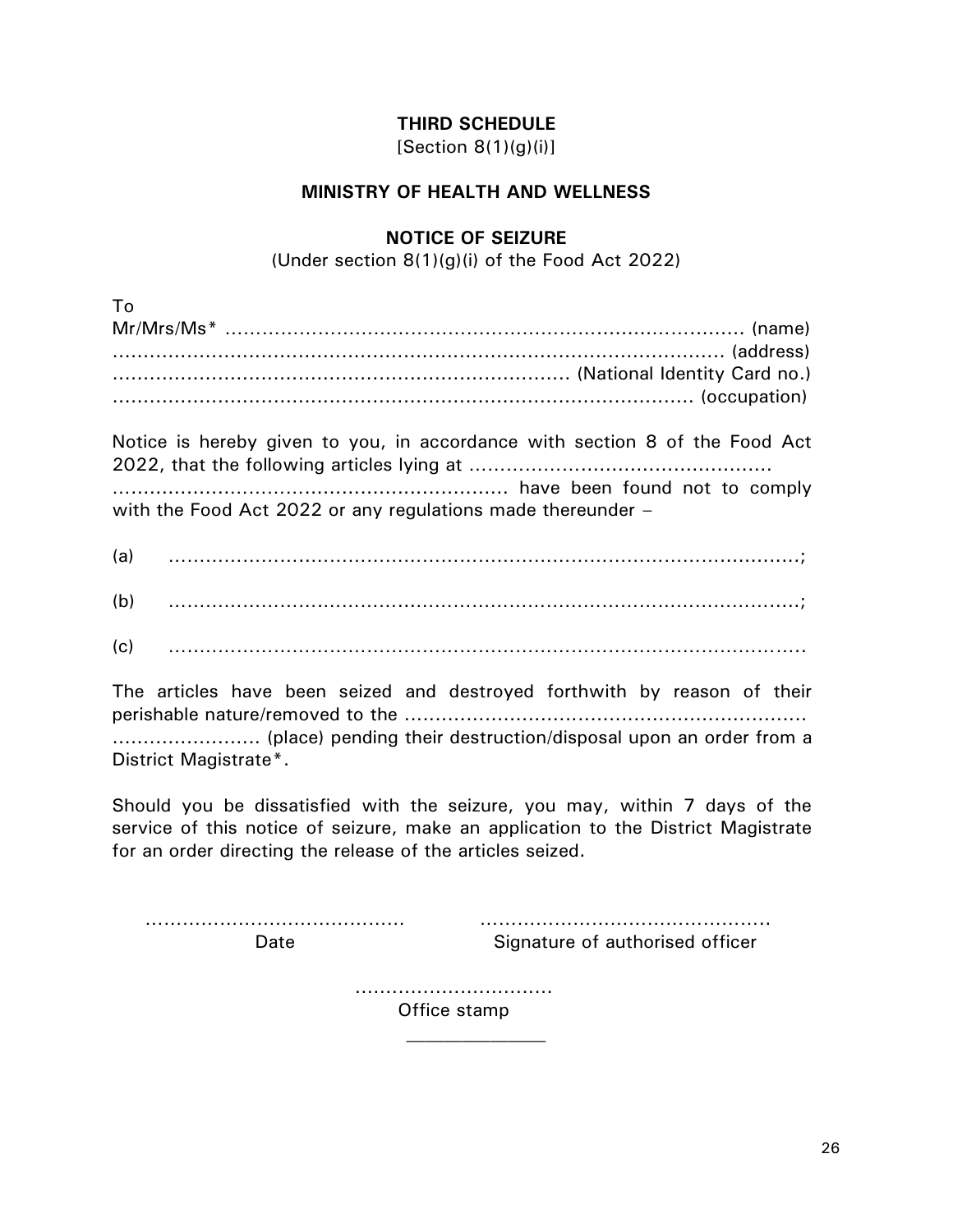#### **FOURTH SCHEDULE** [Section 8(2)]

#### **MINISTRY OF HEALTH AND WELLNESS**

#### **NOTICE OF RETENTION AND REMOVAL FOR ANALYSIS OR EXAMINATION** (Under section 8(2) of the Food Act 2022)

| To                                                                                               |                                                                           |  |
|--------------------------------------------------------------------------------------------------|---------------------------------------------------------------------------|--|
|                                                                                                  |                                                                           |  |
|                                                                                                  |                                                                           |  |
|                                                                                                  |                                                                           |  |
|                                                                                                  |                                                                           |  |
| Notice is hereby given to you, in accordance with section 8(2) of the Food Act<br>2022, that $-$ |                                                                           |  |
| (a)                                                                                              | there is reason to believe that the following articles do not comply with |  |
|                                                                                                  | the provisions of the Food Act 2022 or any regulations made               |  |
|                                                                                                  | thereunder $-$                                                            |  |
|                                                                                                  |                                                                           |  |
|                                                                                                  |                                                                           |  |
|                                                                                                  |                                                                           |  |
| (b)                                                                                              | the articles or any portion thereof shall not be sold or used in any      |  |
|                                                                                                  | manner;                                                                   |  |

(c) the articles shall not be removed except to the following place  $-$ 

....................................................................................................... .......................................................................................................

(d) the premises shall remain sealed until ……………………………….. (date)

…………………………………… Date

……………………………………….. Signature of authorised officer

................................ Office stamp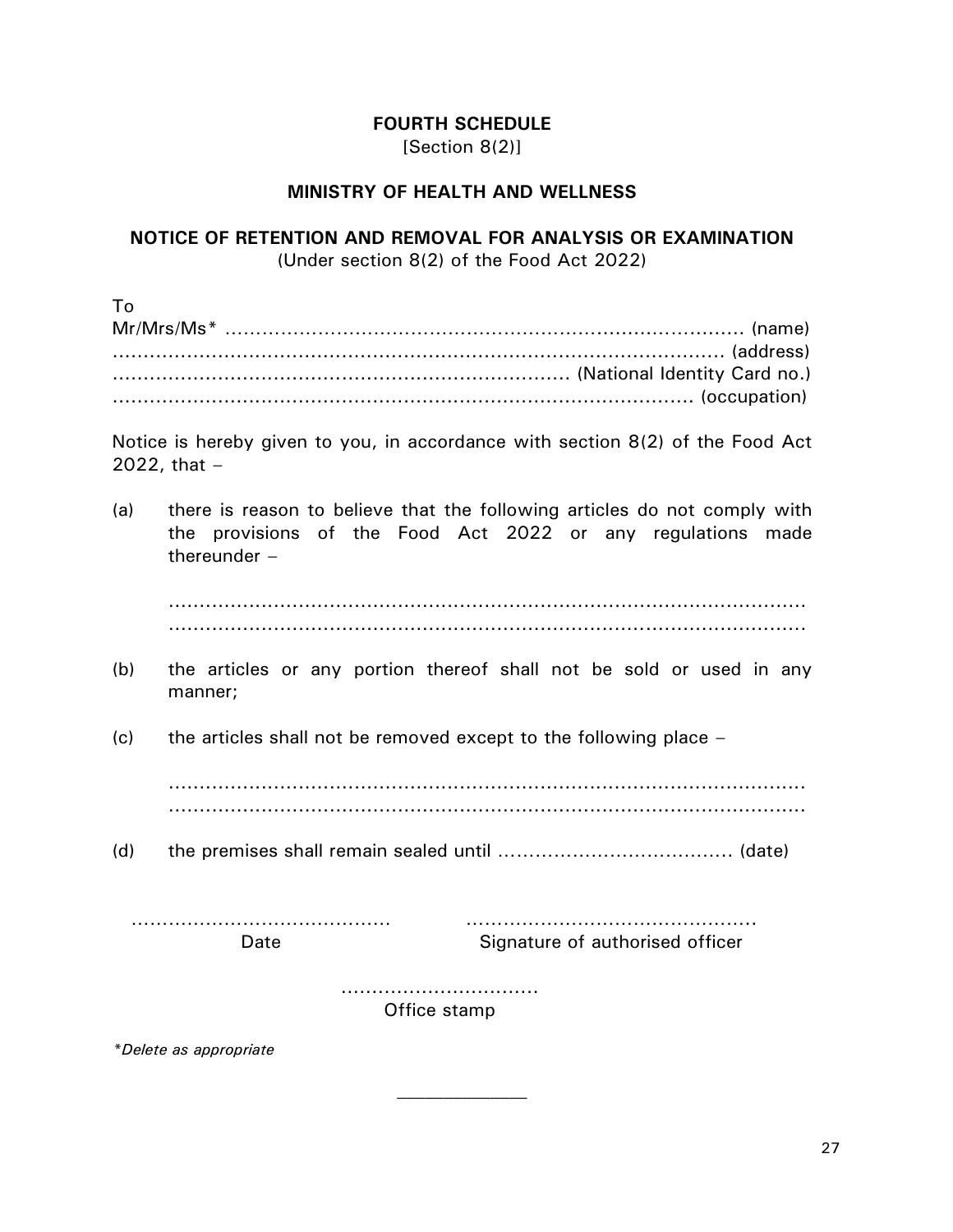## **FIFTH SCHEDULE**

[Section 9(2)]

#### **MINISTRY OF HEALTH AND WELLNESS**

#### **WITHDRAWAL NOTICE**

(Under section 9(2) of the Food Act 2022)

| To |  |
|----|--|
|    |  |
|    |  |
|    |  |
|    |  |

Further to the notice served on you on .................................................., (date) in accordance with section 8(2) of the Food Act 2022, the following articles have been found to comply with the provisions of the Food Act 2022 or any regulations made thereunder –

| (a) |  |
|-----|--|
| (b) |  |
| .   |  |

(c) .......................................................................................................

You are hereby informed that the said notice is withdrawn, and the retention of the said articles is therefore waived.

…………………………………… Date

……………………………………….. Signature of authorised officer

................................ Office stamp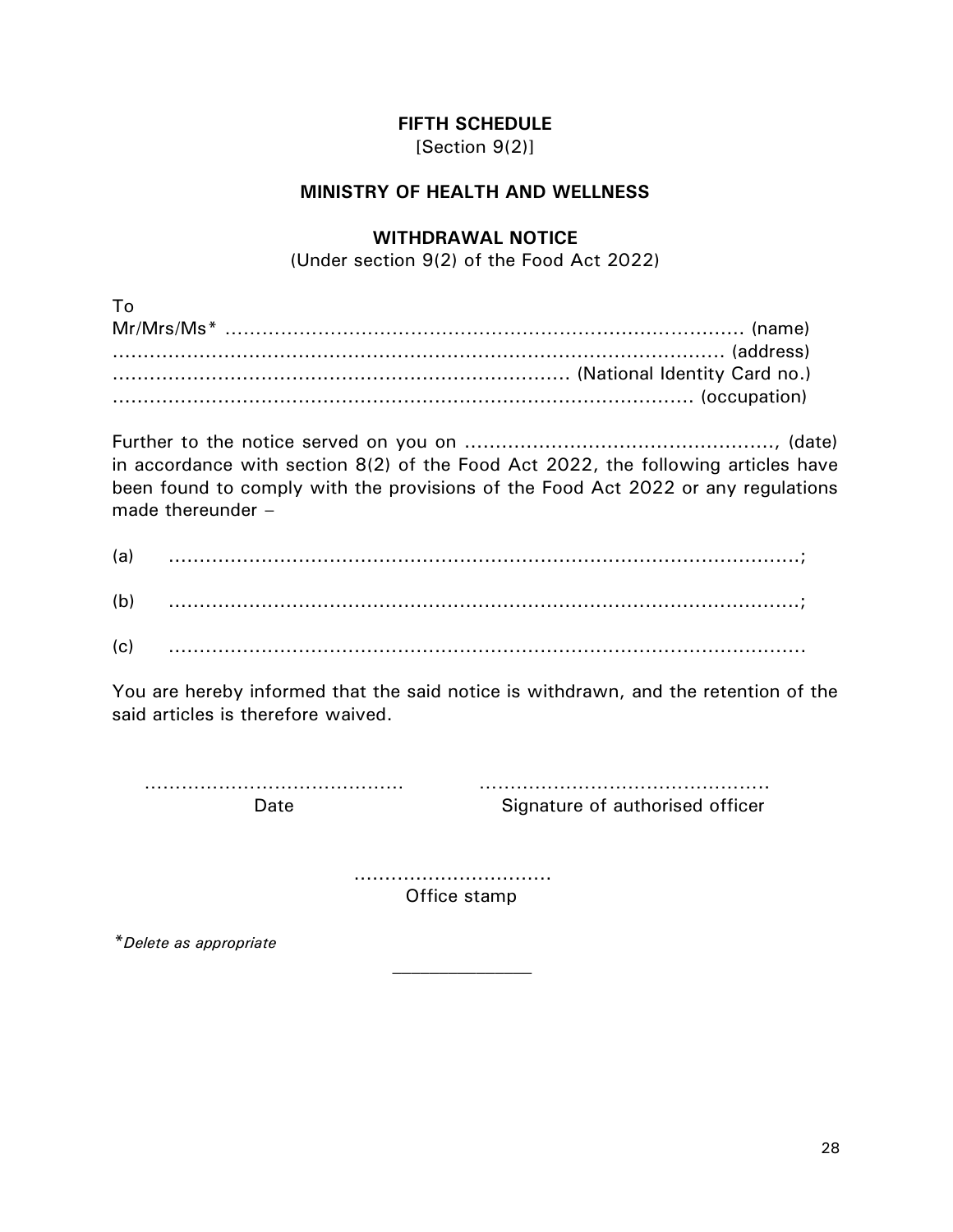## **SIXTH SCHEDULE**

 $[Section 9(3)(a)]$ 

#### **MINISTRY OF HEALTH AND WELLNESS**

#### **NOTICE OF SEIZURE AND REMOVAL OF ARTICLES TO BE DEALT WITH BY DISTRICT MAGISTRATE**

(Under section 9(3)(a) of the Food Act 2022)

| To |  |
|----|--|
|    |  |
|    |  |
|    |  |
|    |  |

TAKE NOTICE that the following articles lying at ……………............................. …........................................ (place), have been analysed/examined in accordance with section 11 of the Food Act 2022 and have been found not to comply with the provisions of the Food Act 2022 or any regulations made thereunder –

- (a) …………………..………………………………………………………….............;
- (b) …………………….…………...………………………………………………….....;
- (c) …..……………………………………………………………………………………..

The articles are therefore seized, held and removed, to be dealt with in such manner as the District Magistrate may order.

…………………………………… Date

………………………………………………… Signature of authorised officer

................................ Office stamp

 $\mathcal{L}_\text{max}$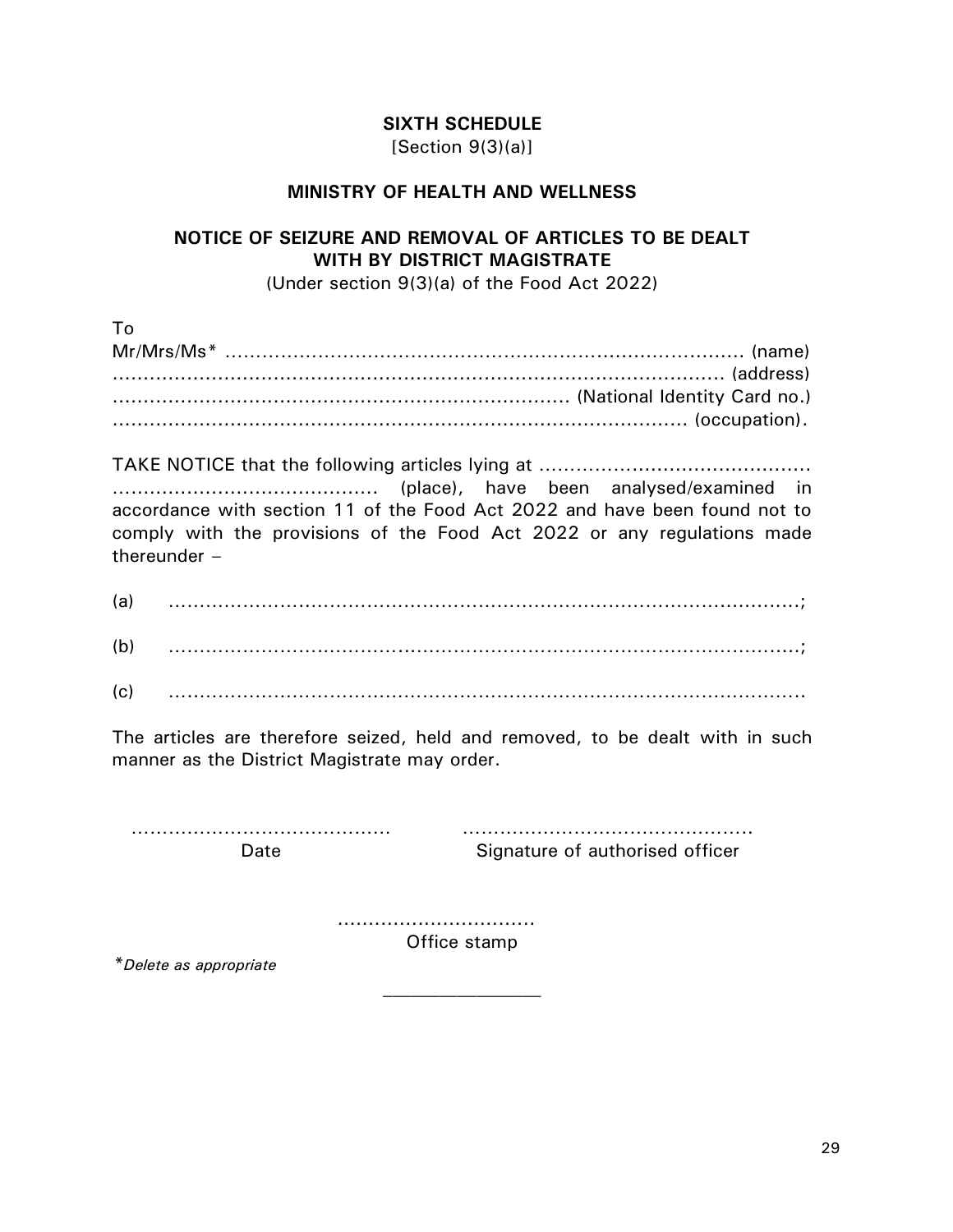#### **SEVENTH SCHEDULE**  $[Section 9(3)(b)]$

#### **MINISTRY OF HEALTH AND WELLNESS**

#### **APPLICATION FOR AN ORDER TO DESTROY OR DISPOSE OF ARTICLES WHICH DO NOT COMPLY WITH THE FOOD ACT 2022**

The District Magistrate of .......................... District Court

Your Honour,

I have the honour to request for the issue of an order, ordering the destruction/disposal\* of the following articles which do not comply with the provisions of the Food Act 2022 –

| (a) |  |
|-----|--|
| (b) |  |
| (c) |  |

…………………………………… Date

……………………………………….. Signature of authorised officer

................................

Office stamp  $\mathcal{L}_\text{max}$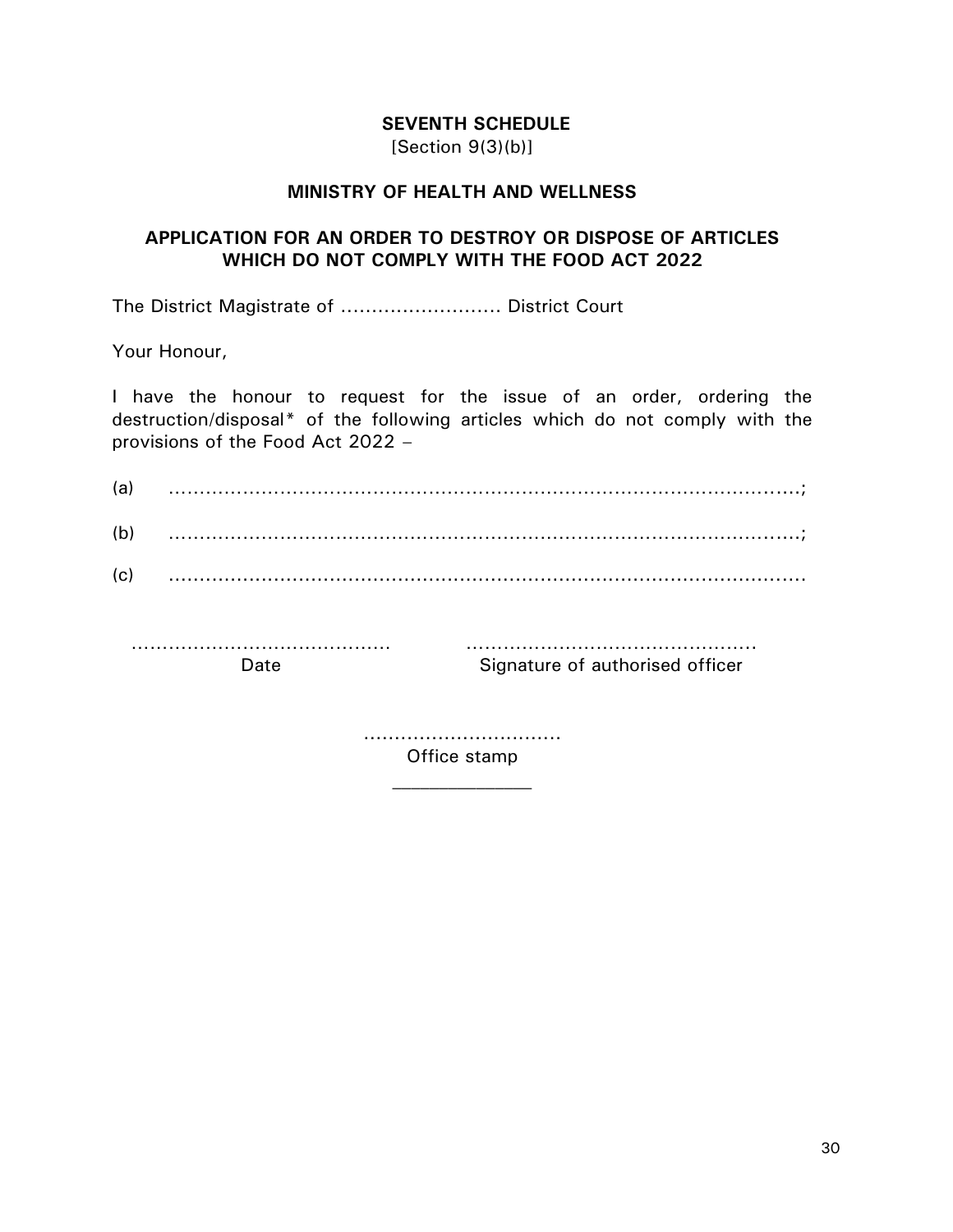# **EIGHTH SCHEDULE**

[Section 9(3)(c)]

#### **MINISTRY OF HEALTH AND WELLNESS**

#### **ORDER TO DESTROY ARTICLES WHICH DO NOT COMPLY WITH THE FOOD ACT 2022**

From: District Magistrate

To: Authorised officer Ministry of Health and Wellness

By virtue of section 9(3)(b) of the Food Act 2022, I hereby order the destruction of the following articles lying at .........……................................................... …………………………… and found not to comply with the Food Act 2022, as specified hereunder –

| (a) |  |
|-----|--|
| (b) |  |
| (c) |  |

…………………………………… Date

……………………………………….. Signature of District Magistrate

................................ Office stamp

 $\mathcal{L}_\text{max}$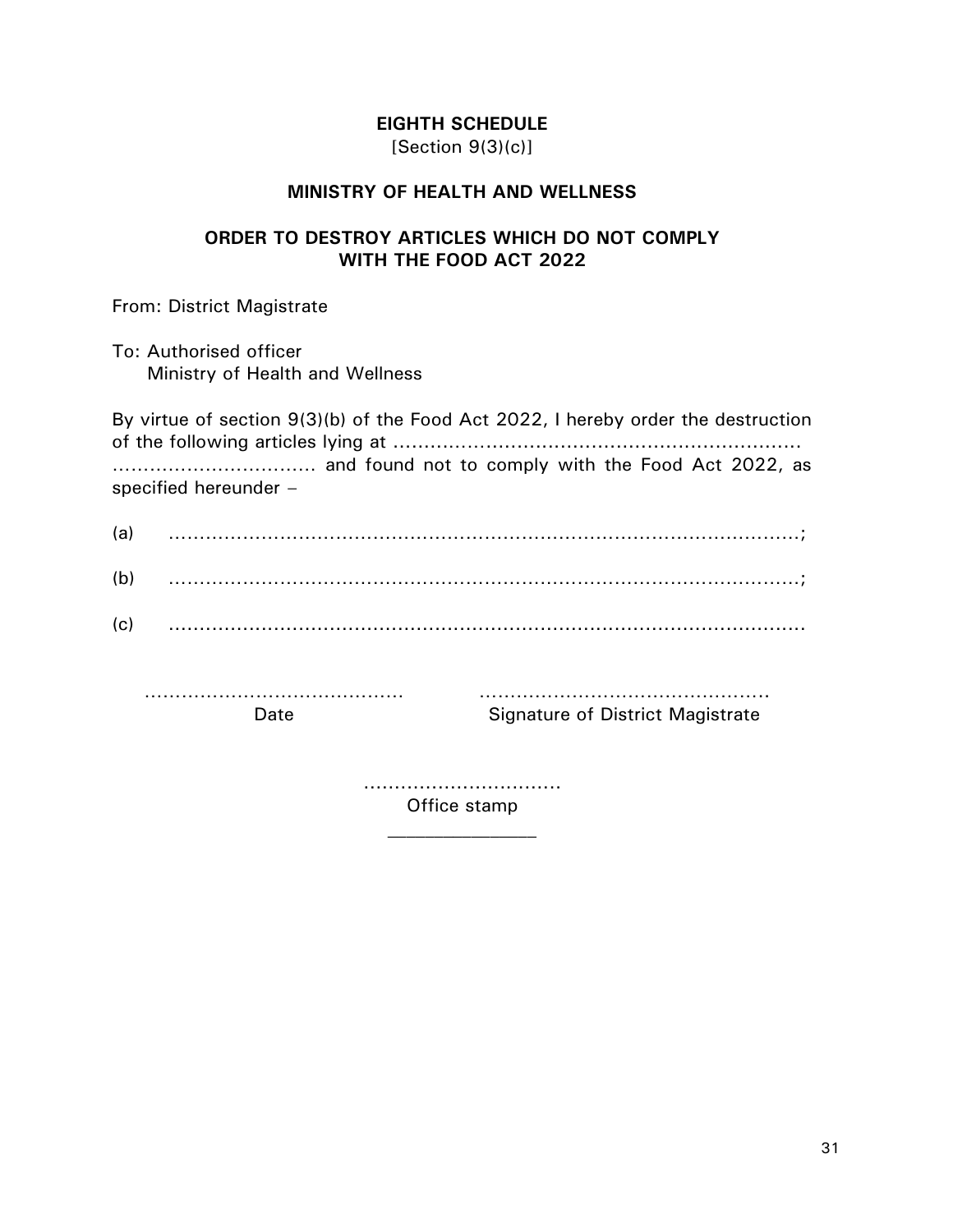#### **NINTH SCHEDULE** [Section 11(6)]

#### **MINISTRY OF HEALTH AND WELLNESS**

## **CERTIFICATE OF PHYSICAL EXAMINATION OF ARTICLES, ISSUED BY AUTHORISED OFFICER**

|                                                                                                                                | Certificate no.                                                                                                                                 |  |  |
|--------------------------------------------------------------------------------------------------------------------------------|-------------------------------------------------------------------------------------------------------------------------------------------------|--|--|
|                                                                                                                                | I, the undersigned authorised officer of the Ministry, hereby certify, under<br>section 11(c) of the Food Act 2022, that I have, on the  day of |  |  |
| physically examined the following articles -                                                                                   |                                                                                                                                                 |  |  |
| (a)                                                                                                                            |                                                                                                                                                 |  |  |
| (b)                                                                                                                            |                                                                                                                                                 |  |  |
| (c)                                                                                                                            |                                                                                                                                                 |  |  |
| My findings, in respect of the articles, are as follows $-$                                                                    |                                                                                                                                                 |  |  |
|                                                                                                                                |                                                                                                                                                 |  |  |
|                                                                                                                                |                                                                                                                                                 |  |  |
|                                                                                                                                |                                                                                                                                                 |  |  |
| results, opinions or observations, has been made in respect of the articles                                                    | I further certify that the sample had undergone no change, that would affect my                                                                 |  |  |
| $\mathbf{r}$ and $\mathbf{r}$ are the second function of $\mathbf{r}$ and $\mathbf{r}$ are the second function of $\mathbf{r}$ |                                                                                                                                                 |  |  |

Name of authorised officer

Signature of authorised officer

…………………………….. Date

.......................................... Office stamp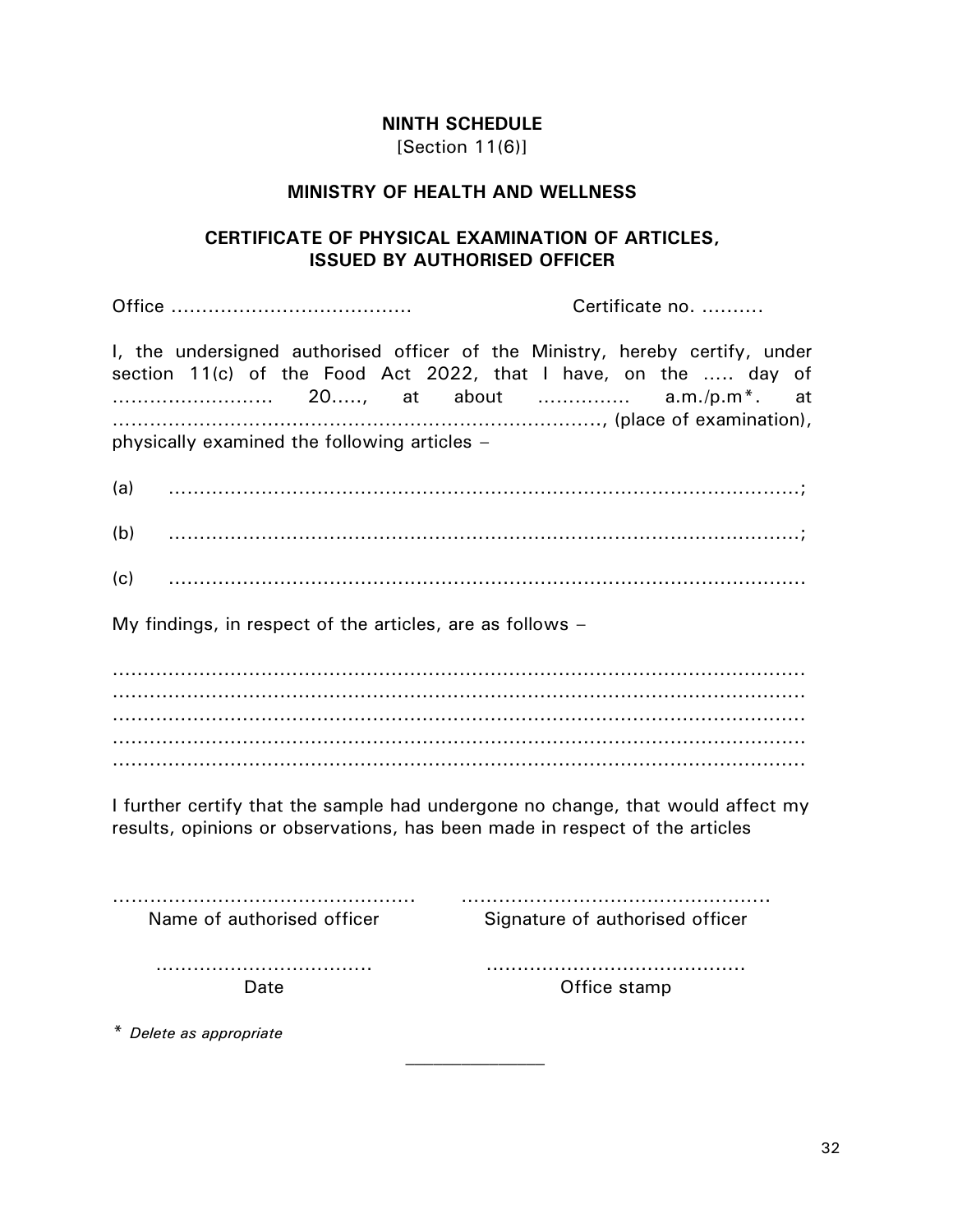## **TENTH SCHEDULE**

 $[Section 13(a)(i)]$ 

#### **MINISTRY OF HEALTH AND WELLNESS**

#### **CONSENT FORM FOR DESTRUCTION OR DISPOSAL OF SEIZED ARTICLES**

I, the undersigned, being the owner of the articles/person in whose possession the articles were\* at time of seizure by the authorised officer(s) of the Ministry of Health and Wellness, hereby consent to the destruction or disposal of the article seized as per particulars hereunder –

|     | I certify that $-$                                                                                              |                      |
|-----|-----------------------------------------------------------------------------------------------------------------|----------------------|
| (a) | I have read and understood this consent form;                                                                   |                      |
| (b) | I have had the opportunity to ask questions about it and my questions<br>have been answered to my satisfaction; |                      |
| (c) | I agree to everything explained above;                                                                          |                      |
| (d) | I consent voluntarily to the destruction or disposal of the articles seized<br>and referred to above.           |                      |
|     | Name                                                                                                            | Signature/Thumbprint |
|     | <b>Residential address</b>                                                                                      | .<br>Telephone no.   |
|     | Mobile no.                                                                                                      | Date                 |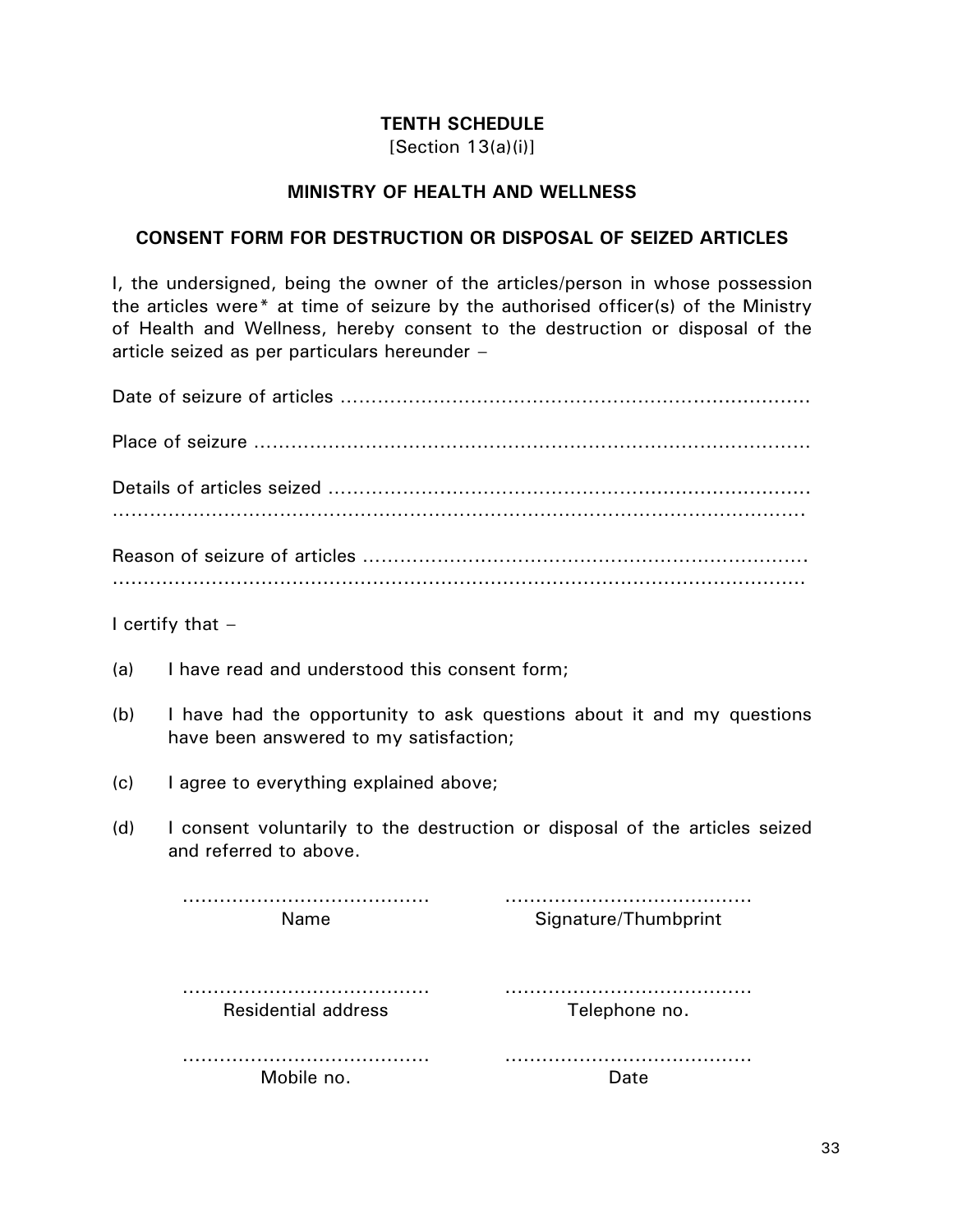N.B. – If illiterate, a literate witness must sign.

I have witnessed the accurate reading of the consent form to the abovenamed person, and the latter has had the opportunity to ask questions. I confirm that the person has given his consent freely in respect of the destruction or disposal of articles seized.

| Name of witness                                 | Residential address of witness |
|-------------------------------------------------|--------------------------------|
| Signature of witness                            | Telephone no. of witness       |
| Mobile no. of witness<br>*Delete as appropriate | Date                           |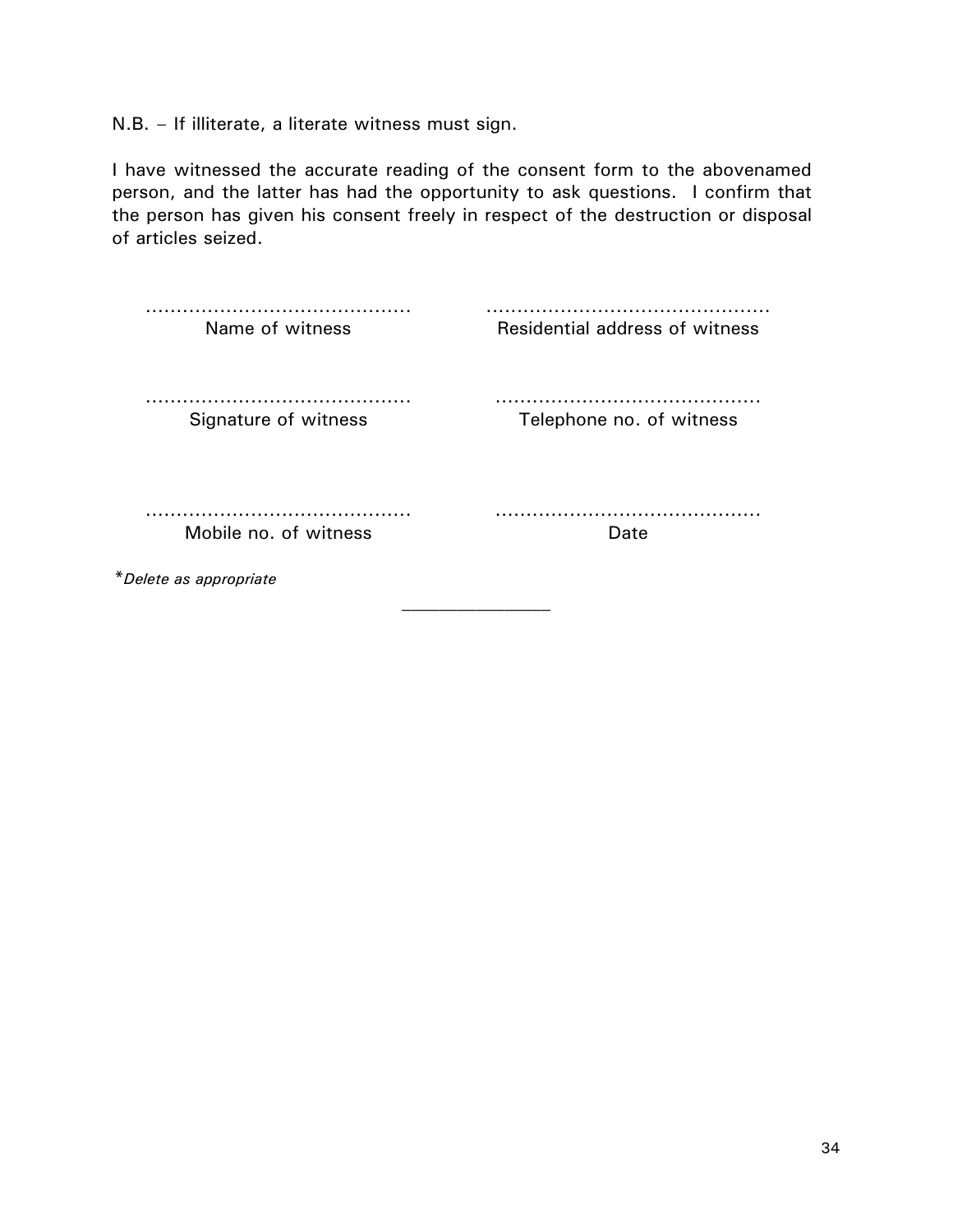# **ELEVENTH SCHEDULE**

[Section 16(1)]

#### **MINISTRY OF HEALTH AND WELLNESS**

#### **IMPROVEMENT NOTICE**

No. ……

| To |  |
|----|--|
|    |  |
|    |  |
|    |  |
|    |  |

Notice is hereby given to you that it has been ascertained that the following matters constitute a failure to comply with regulation ...... of the …………………………………………., in respect of premises situated at ……….............................................. (Title of regulations) in the District of …………….....................................

NOW TAKE NOTICE that you are hereby required to comply with the following instructions in accordance with regulation ..... of the ……………… (Title of regulations)…………………………………..…………….. –

(a) …………………………………………………………………………………………; (b) …………………………………………………………………………………………; (c) ......................................................................................................;

(d) .......................................................................................................

TAKE FURTHER NOTICE that –

- (a) you are required to comply with the present notice within ...... days from the date the notice is served upon you;
- (b) if you fail to comply with the present notice within the period specified in paragraph (a), you shall commit an offence and shall –
	- (i) on conviction be liable to a fine not exceeding 100,000 rupees and to imprisonment for a term not exceeding 2 years;
	- (ii) in case of a corporate body, on conviction, be liable, to a fine of not less than 100,000 rupees;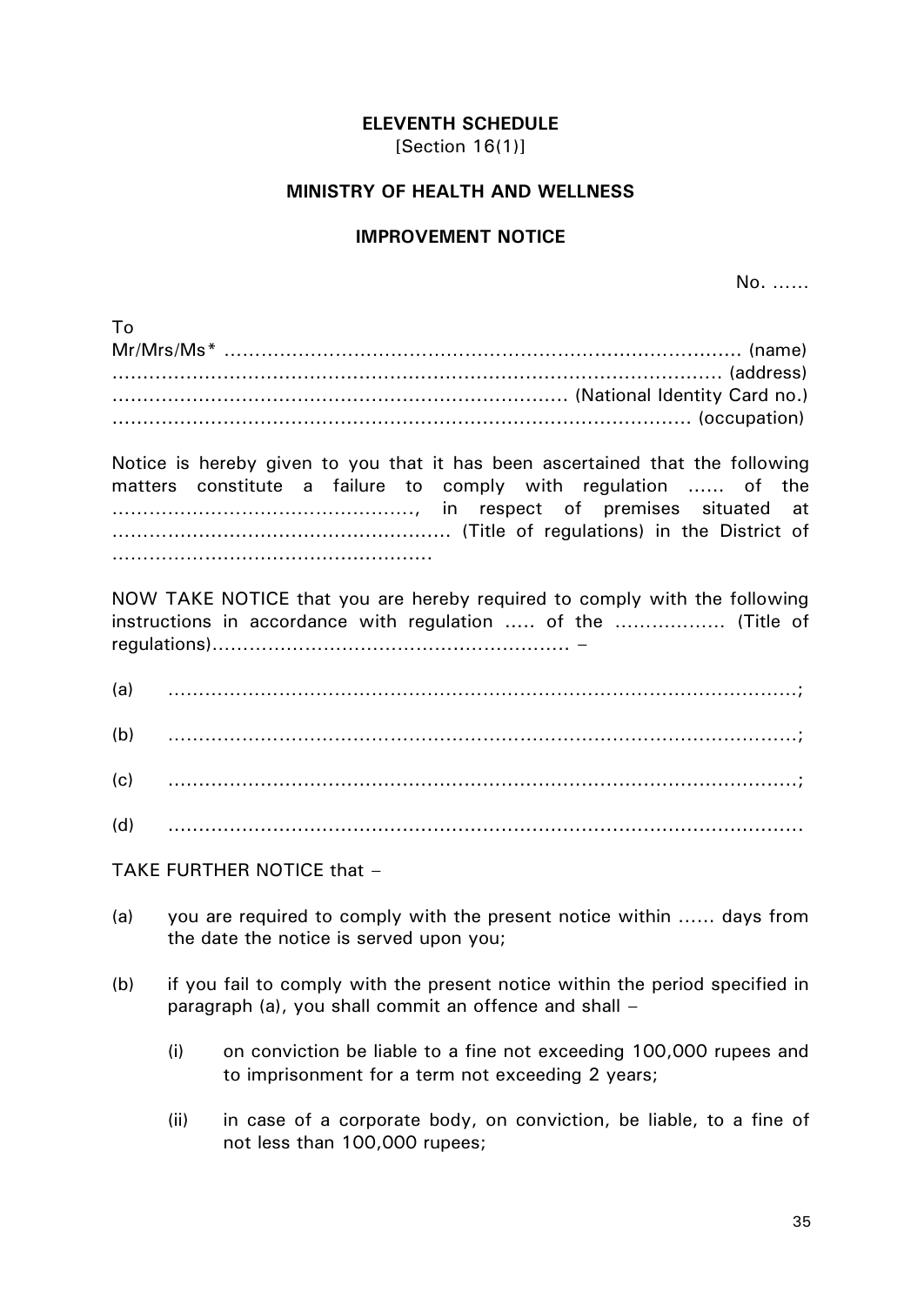(c) in addition to paragraph (a) and (b), you may also be liable to a Prohibition Order under section 17(1)(a) of the Food Act 2022.

………………………………………… ………………………………………….. Signature of authorised officer

Name of authorised officer

…………………………….. Date

…………………………………. Status of authorised officer

…………………………………. Office stamp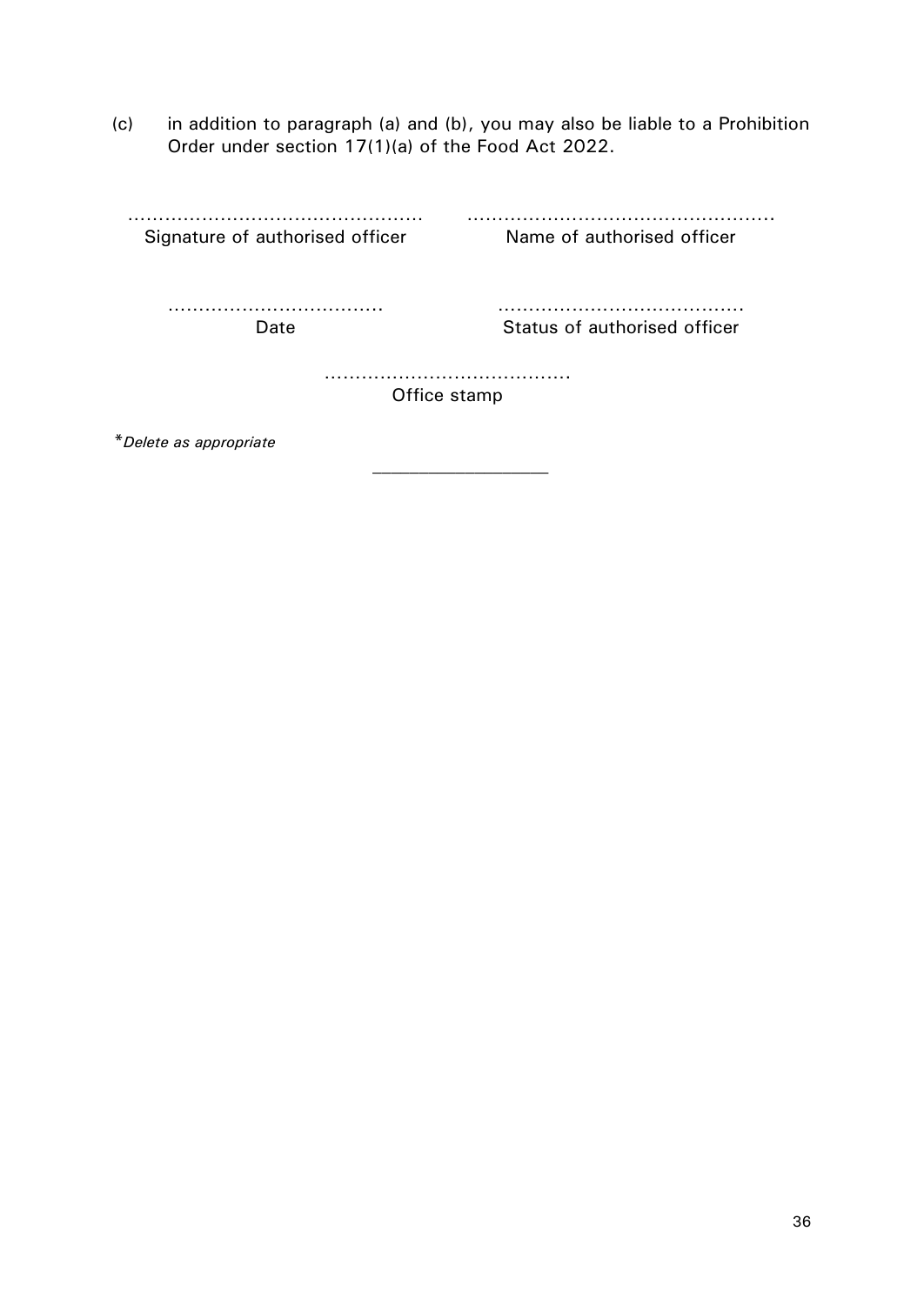#### **TWELFTH SCHEDULE**

[Section 17(1)]

#### **MINISTRY OF HEALTH AND WELLNESS**

#### **PROHIBITION ORDER**

(Under section…..of the Food Act 2022)

No. …..

| To |  |
|----|--|
|    |  |
|    |  |
|    |  |
|    |  |

TAKE NOTICE THAT the food prepared/cooked/sold/the addition of ………………….. to the food prepared/cooked/sold\* on your premises at ................................................................................................... (address) constitutes a hazard to health.

You are hereby ordered to discontinue such activity forthwith.

Should you be dissatisfied with this order, you may, within 7 days of service of this order upon you, appeal to the supervising officer of the Ministry of Health and Wellness.

TAKE FURTHER NOTICE THAT if you fail to comply with this Prohibition Order, you shall commit an offence and shall –

- (a) on conviction, be liable to a fine not exceeding 100,000 rupees and to imprisonment for a term not exceeding 2 years;
- (b) in case you are a corporate body, be, on conviction, liable to a fine not less than 100,000 rupees.

| Signature of authorised officer | Name of authorised officer |
|---------------------------------|----------------------------|
| Date                            | Office stamp               |